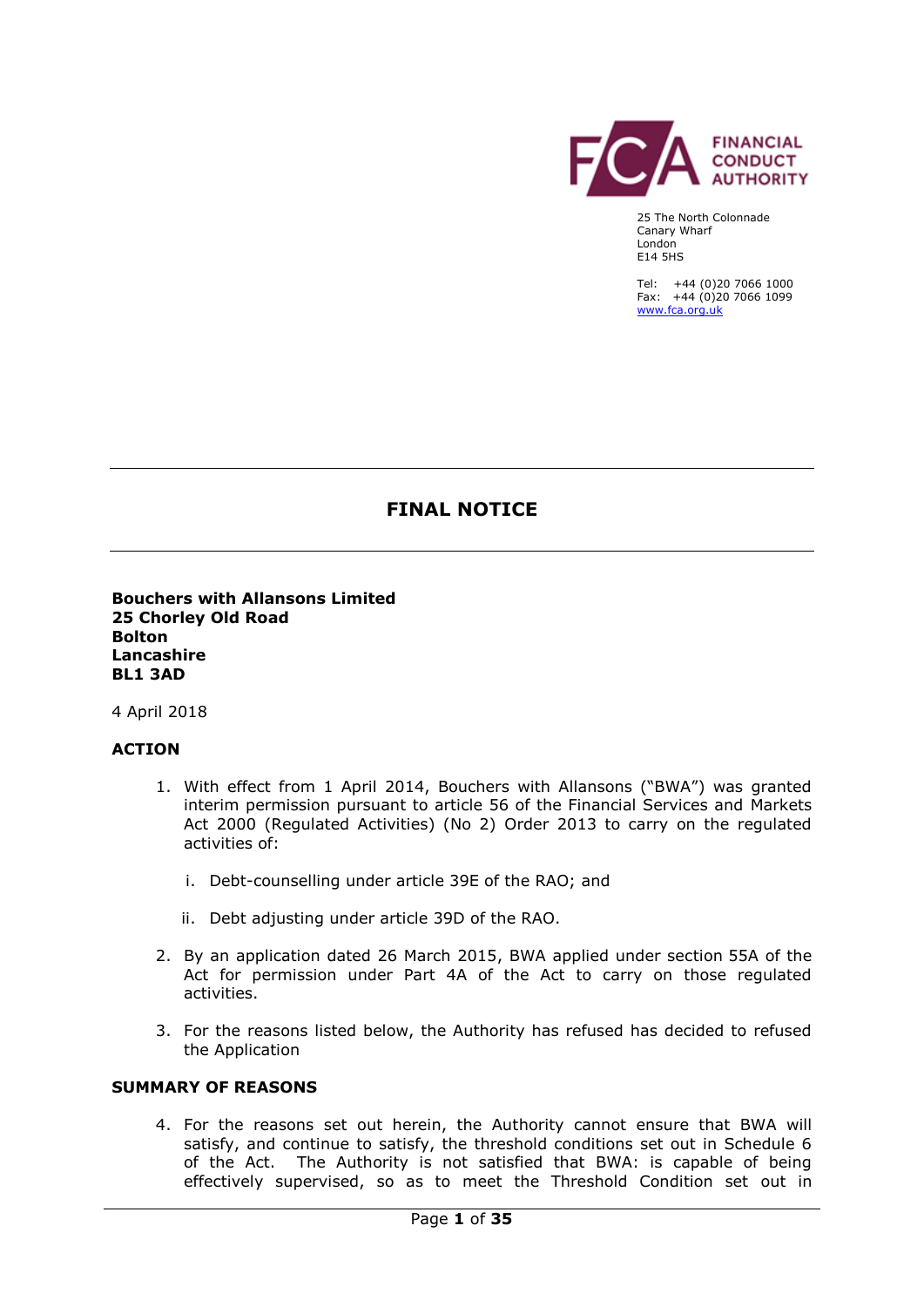paragraph 2C of Schedule 6 to the Act (Effective supervision); has appropriate non-financial resources to be able to meet the Threshold Condition set out in paragraph 2D of Schedule 6 to the Act (Appropriate resources); or is fit and proper so as to be able to meet the Threshold Condition set out in paragraph 2E of Schedule 6 to the Act (Suitability).

- 5. The Authority does not consider that BWA is ready, willing and organised to comply with the requirements and standards of the regulatory regime: BWA has not demonstrated that it both understands the applicable regulatory requirements and is able to comply with them of its own accord.
- 6. The Authority has identified a number of failures by BWA to meet regulatory requirements, namely that BWA:
	- i. does not keep orderly records that are sufficient to enable the Authority to ascertain whether the firm is complying with its obligations under CONC when giving debt advice, contrary to SYSC 9.1.1R. This means that the Authority has not been able to satisfy itself as to the quality of the firm's debt advice.
	- ii. has been unable to resolve the Authority's concerns about the quality of the advice given by BWA on the basis of the records that BWA maintains. These concerns include that BWA may not have adequately considered the individual circumstances of customers prior to advising them to enter into a debt management plan ("DMP") (including a review of the enforceability of any consumer credit agreements to which the customer is a party); nor explained adequately why the recommended solution was appropriate (including the nature of the DMP and the review of agreements, and the likely cost to the customer);
	- iii. does not have appropriate systems and controls in place to ensure effective quality assurance in respect of its advice processes;
	- iv. does not have appropriate systems and controls in place to reconcile client money in accordance with CASS 11;
	- v. has failed to provide customers with statements as required by CONC 8.8.1R(8)(a) to (e);
	- vi. does not have in place adequate processes for reviewing and terminating (where necessary) DMPs;
	- vii. has failed to ensure that its financial promotions and communications with customers are clear, fair and not misleading (including as to the professional status of BWA, the services offered by it and its charges for those services); and
	- viii. does not have appropriate human resources at a senior management level to identify the regulatory requirements that BWA must meet and ensure that BWA complies with such requirements.
- 7. In the light of these failures, and in circumstances where the firm failed to identify itself the deficiencies set out in paragraph 8, the Authority does not have confidence that BWA is ready, willing and organised to comply with the applicable regulatory requirements. In particular, the firm's failure to comply with SYSC 9.1.1R has prevented the Authority from assessing the quality of BWA's debt advice as it sought to do as part of its assessment of the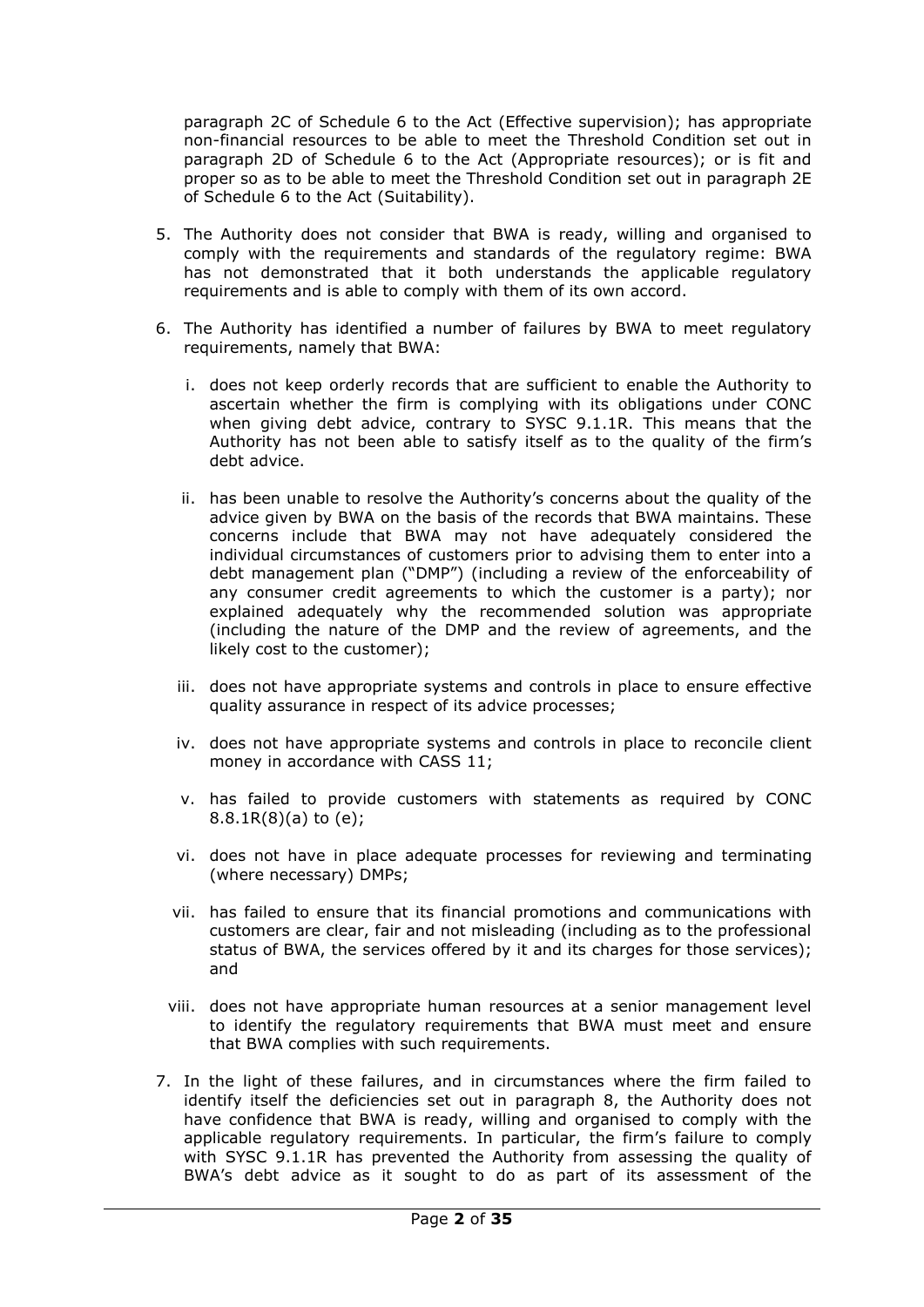Application. This raises concerns as to the adequacy of BWA's internal systems of control and whether it can be supervised effectively by the Authority.

- 8. The concerns set out above are heightened because BWA holds an interim permission and has therefore been required to comply with the Authority's regulatory requirements and standards since 1 April 2014. It has also had a substantial period in which to address the concerns raised by the Authority during its consideration of the Application, but has in large part failed to do so.
- 9. Accordingly, the Authority cannot ensure that, if the Application were granted, BWA would satisfy, and continue to satisfy, the threshold conditions in paragraphs 2C (Effective supervision), 2D (Appropriate resources) and 2E (Suitability) of Schedule 6 to the Act.
- 10. In light of the above, the Authority has issued this Final Notice.

## **DEFINITIONS**

11. The definitions below are used in this Notice.

"the Act" means the Financial Services and Markets Act 2000;

"the Application" means the application referred to in paragraph 2 above;

"the Authority" means the Financial Conduct Authority;

"BWA" means Bouchers with Allansons Limited;

"CONC" means the Consumer Credit sourcebook in the Authority's Handbook;

"DMP" means debt management plan;

"I&E" means income and expenditure;

"the OFT" means the body that before 1 April 2014 was known as The Office of Fair Trading;

"QA" means quality assurance;

"RAO" means the Financial Services and Markets Act 2000 (Regulated Activities) Order 2001;

"SRA" means Solicitors Regulation Authority;

"SYSC" means the Senior Management Arrangements, Systems and Controls sourcebook in the Authority's Handbook; and

## **FACTS AND MATTERS**

### **Background to the firm**

12.BWA is a debt management firm that was incorporated with the name Choice Collections Limited on 15 March 2010 and has applied for Part 4A permission to carry on the regulated activities of debt adjusting and debt counselling. BWA is wholly owned by Allansons LLP, a firm of solicitors, which acquired it in 2014. Mr Roger Allanson, a partner in Allansons LLP, is the proposed holder of controlled functions in BWA.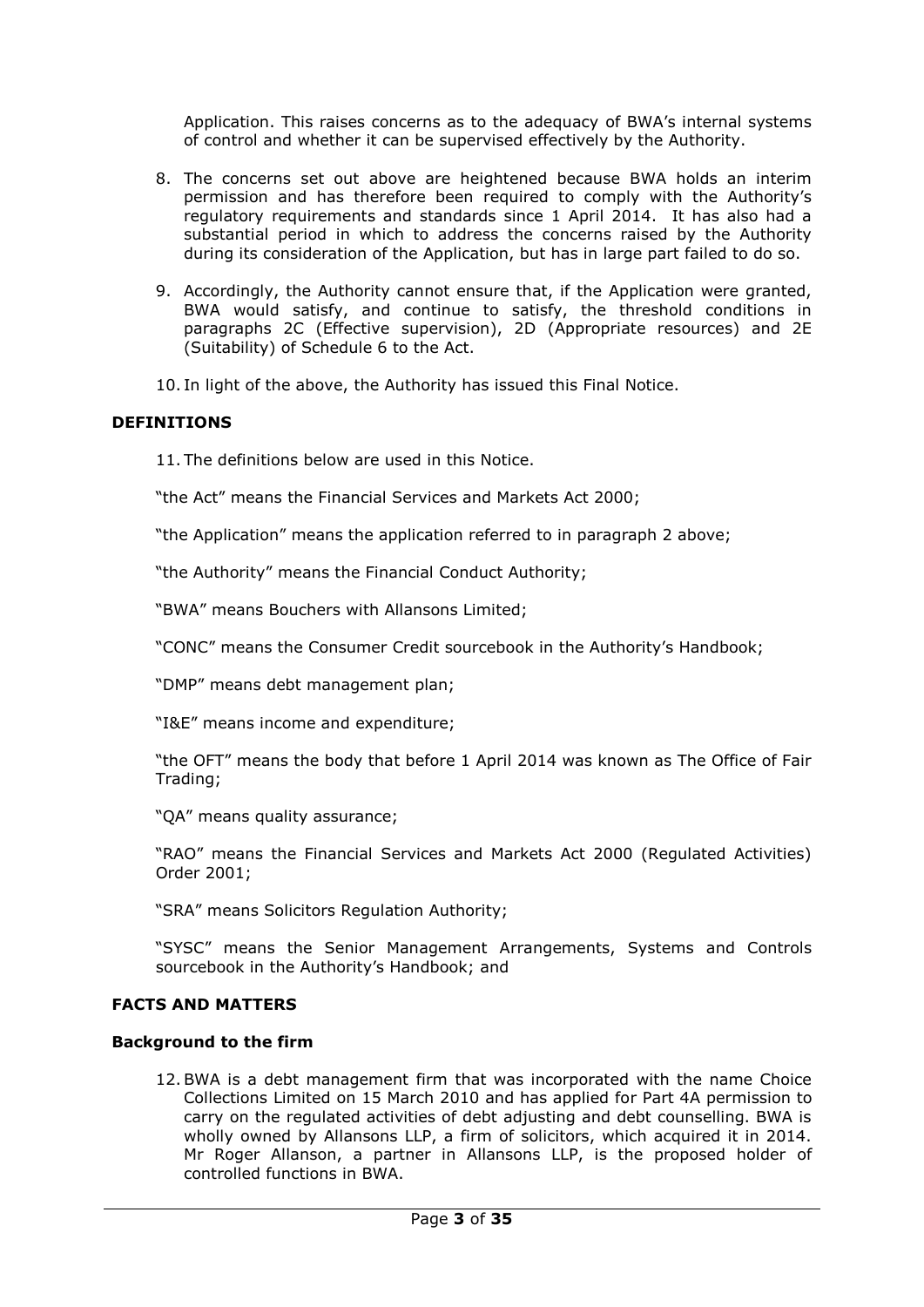- 13.Between 15 March 2010 and 31 March 2014, BWA held a licence with the OFT to act as a debt management firm.
- 14. On 1 April 2014, BWA became regulated by the Authority under interim permission reference 635635 and applied for full authorisation under Part 4A of the Act on 26 March 2015.

### **Overview of BWA's business**

- 15.BWA's business model entails sourcing indebted customers who are seeking debt advice. BWA offers advice on a range of debt solutions, although the only debt solution offered in-house by BWA is a DMP.
- 16. In order to set up and administer a DMP, BWA has to engage in the regulated activities of debt counselling (the giving of advice to a consumer about the liquidation of a debt) and debt adjusting (most notably the activity of negotiating the terms of the discharge of debt with a customer's lenders). BWA's debt management services therefore fall under the Authority's consumer credit regime and the firm must be authorised by the Authority to carry out the activities set out in its business plan.
- 17.BWA described its business model in the following terms. If the customer agrees to enter into a DMP, the customer immediately begins making payments into the DMP. For the initial period of the DMP BWA only makes token payments to creditors, while holding the remaining money (after it has taken its fee) for the customer in its client account. During this initial period BWA requests copies of the customer's credit agreements, assesses them for compliance with the Consumer Credit Act, and, in cases of perceived non-compliance, challenges the enforceability of the agreement with a view to achieving a total or partial writeoff of the debt. Where the debt is enforceable, BWA proceeds to negotiate with the customer's creditors to set up pro-rata repayment plans in respect of each debt, following which it will receive and administer the customer's payments to creditors.
- 18.BWA's principal source of income is from the monthly fees it charges customers who have entered into DMPs.
- 19.BWA's terms and conditions provided on 8 March 2017 to the Authority set out the firm's charges as follows:
	- i. The total fee payable for the DMP would be a maximum of 33% of the total debt level at the start of the plan;
	- ii. 49% of the customer's monthly payment would be retained in fees for the first 20 months; and
	- iii. 33% of the customer's monthly payment would be retained in fees from month 21 onwards until the total fee had been paid.
- 20. There was also a term headed "*What other charges there may be and why*" in the contract that provided a range of hourly rates that might apply:
	- i. £230/hour for the services of solicitors with over 8 years' experience;
	- ii. £213/hour for the services of solicitors & legal executives with over 4 years' experience;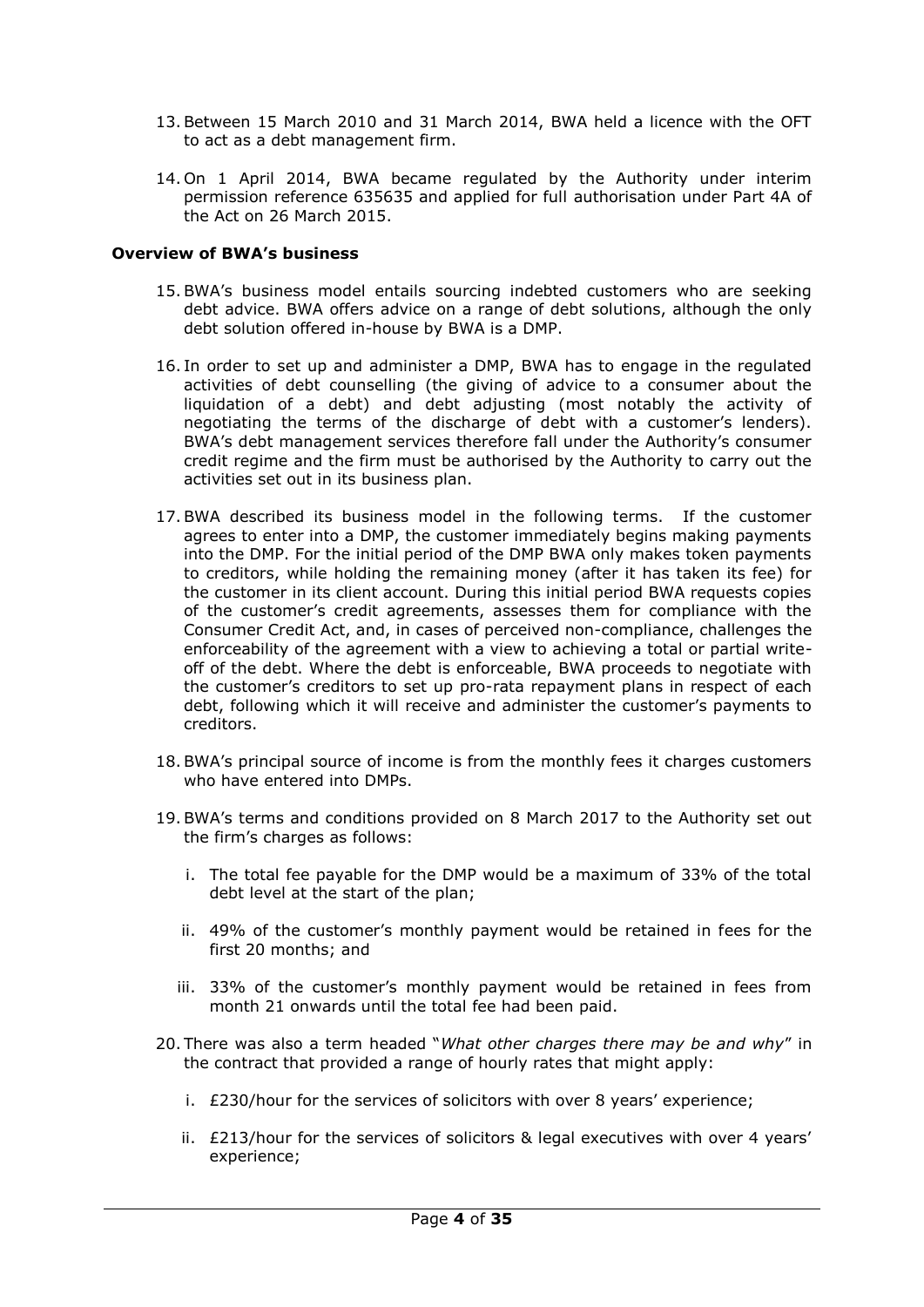- iii.  $£189/h$ our for the services of other solicitors or equivalent fee earners; and
- iv. £158/hour for the services of trainee solicitors or equivalent; and
- v. £105/hour Paralegals or clerks.
- 21. The firm did not state in what specific circumstances BWA would deviate from its regular fee structure and charge an hourly rate although the contract did give as one example: "*your creditors decided to litigate and we need to defend you or otherwise deal with the creditor in a different w*ay".
- 22.Since being made aware of the Authority's concerns about its contract, BWA has amended its terms to remove reference to the rates referred to in paragraph 22. It has added a term that "*A fee of 15% will be added to your overall balance for any debts or balances removed in full, reduced or partially settled*." The firm does not explain what sum the 15% relates to or how it relates to the overall maximum fee of 33% referred to at paragraph 19(a) above.
- 23.According to information provided by BWA on 8 June 2017 BWA had 137 debt management customers as at that date.

## **BWA's Record-Keeping**

- 24. In accordance with SYSC 9.1.1R, a firm must arrange for orderly records to be kept of its business and internal organisation, including all services and transactions undertaken by it, which must be sufficient to enable the appropriate regulator to monitor the firm's compliance with the requirements under the regulatory system (and in particular to ascertain that the firm has complied with all obligations with respect to clients).
- 25.Such orderly records are essential to enable a firm to assess the quality of its advice (see below). They are also essential for a firm to be able to demonstrate to the Authority that it is complying with requirements under the regulatory regime, and for the Authority to ensure that good consumer outcomes have been, and are being, achieved, including that appropriate advice has been given to customers.
- 26. In order to comply with SYSC 9.1.1R, the Authority therefore considers that BWA should keep orderly records that are sufficient to enable the Authority to ascertain that the firm has complied with its obligations under CONC 8 (i.e. in relation to the giving of debt advice). SYSC 9.1.1R is not prescriptive as to the precise form in which these records must be kept, provided that the overarching requirements of that rule are met.
- 27. The Authority has reviewed all customer files where BWA provided new/initial advice (to five customers) and review advice (to 14 customers) (as required by CONC 8.8.1(2) and (3)) during the period 24 February 2017 to 11 April 2017. In each case, BWA's record of the assessment of the customer's circumstances and the advice given during the meeting is limited to one or two sentences at most. Given this brevity, the Authority was unable to assess from reviewing the files whether in each case BWA complied with a number of relevant regulatory requirements in CONC 8 in relation to each (or indeed any) of the 19 customers.
- 28. The Authority is concerned by this inability to assess BWA's compliance with CONC 8. In the absence of adequate records, the Authority could not be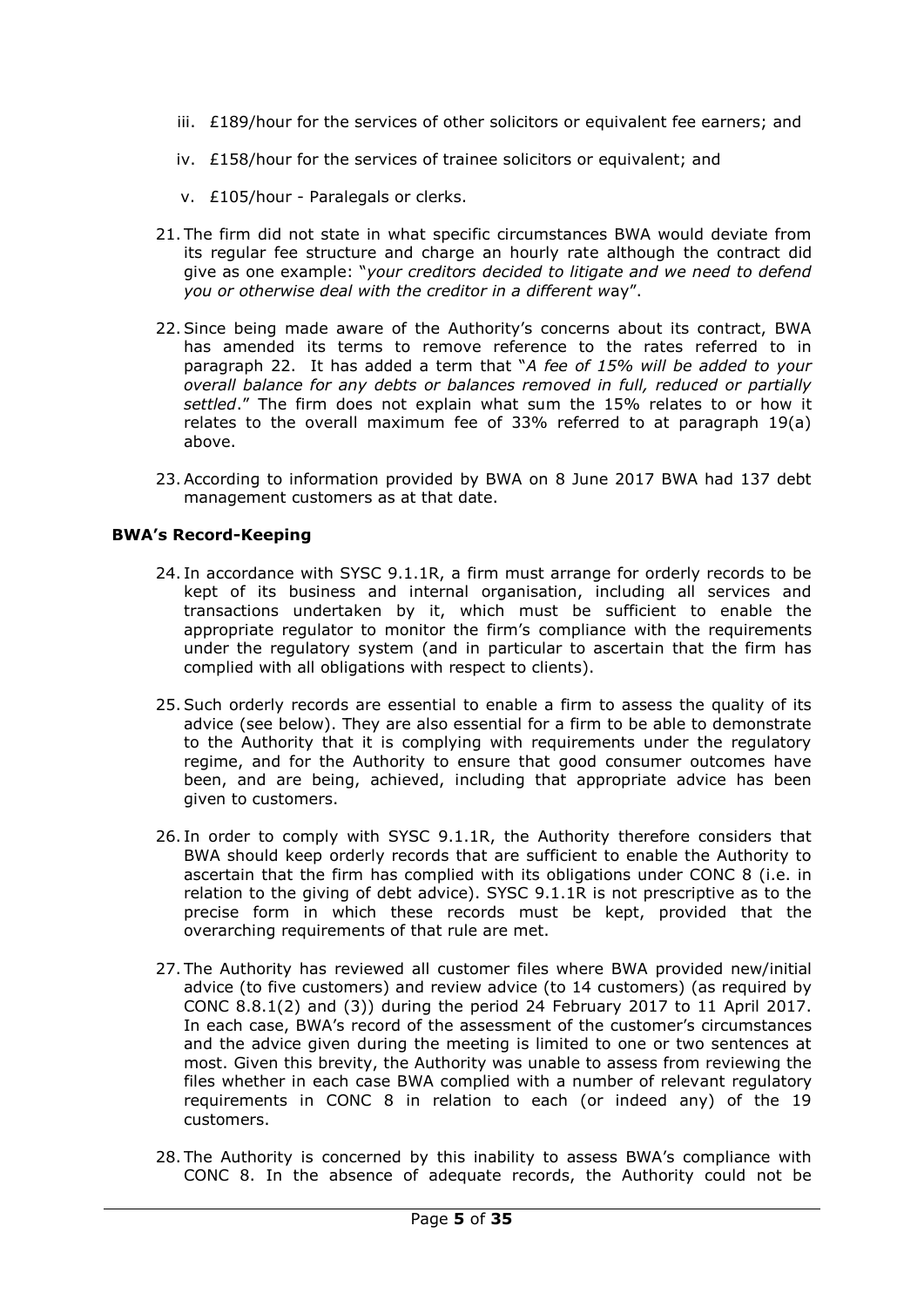satisfied that the advice provided to BWA's customers was in compliance with, for example, CONC 8.3.2R(1) to (3), CONC 8.3.4R, CONC 8.3.7R(2) and (5), and CONC 8.5.4R(1) and (2).

- 29.By way of example, the relevant notes entries for Customer A (customer number DT000297) states:
	- i. 28 February 2017: "*Client has emailed in his income and expenditure details*". The Authority notes that there is not a copy of this email on Customer A's file.
	- ii. 22 May 2017: "*Client called in and said he was made redundant on Friday and wants to reduce his monthly payment to £50, spoke to [staff member A] she said its fine and that [staff member B] will call him when your back to go over his I&E again? Emailed [staff member B]*".
	- iii. 15 June 2017: "*outbound call - spoke with client and reviewed I&E and reset payment. client was made redundant but has interviews. Reduced payment until he is back in full time work but will get help from family if needed to pay bills etc.,. Discussed other debt options but client is happy with the service we are providing. We spoke regarding ARC debt and unenforceability, potential next steps and client instructed us to request debt write off. then review case after response from creditor*."
- 30. The Authority considers that the records of how the customer's I&E was taken are not adequate to allow a proper assessment of whether BWA is complying with CONC 8.3.7R(2)(a) which requires a reasonable and reliable assessment of the customer's financial position, his circumstances and other relevant factors before giving any advice or recommendation on a particular course of action in relation to the customer's debts.
- 31.According to management information provided by BWA, a 'review' was carried out with Customer A on 2 March 2017. The Authority understands this 'review' to be the initial advice provided to Customer A, as the date of first contact with Customer A was 9 February 2017 and the first payment into the DMP was on 2 March 2017. However, there are no records/notes in the client file of the initial advice and the file contains only one I&E document (which the Authority notes is dated 15 June 2017 and shows a disposable income of £50).
- 32. Given the brevity of the notes, the Authority cannot identify: what specific information the firm gathered as part of the fact-find; whether the firm carried out a reasonable and reliable assessment of the customer's circumstances; the range of debt solutions discussed with the customer (and indeed what was discussed about each solution); whether the customer has been provided with appropriate advice; and whether or not the customer is on a suitable debt solution.
- 33. The Authority raised with BWA the deficiencies in its record-keeping by correspondence dated 22 September 2017. In response, BWA acknowledged that in the case of Customer A's file "*More detailed notes should have been added in order to provide a better overview of the client's situation from the outset. The notes on the file review carried out on the 15th June provided more detail but again could have gone further into the discussion and the client response to the debt options discussed, this would also have explained why employment status was not amending (sic) and remained as employed*". The Authority is of the view that the other 18 files reviewed by it evidence poor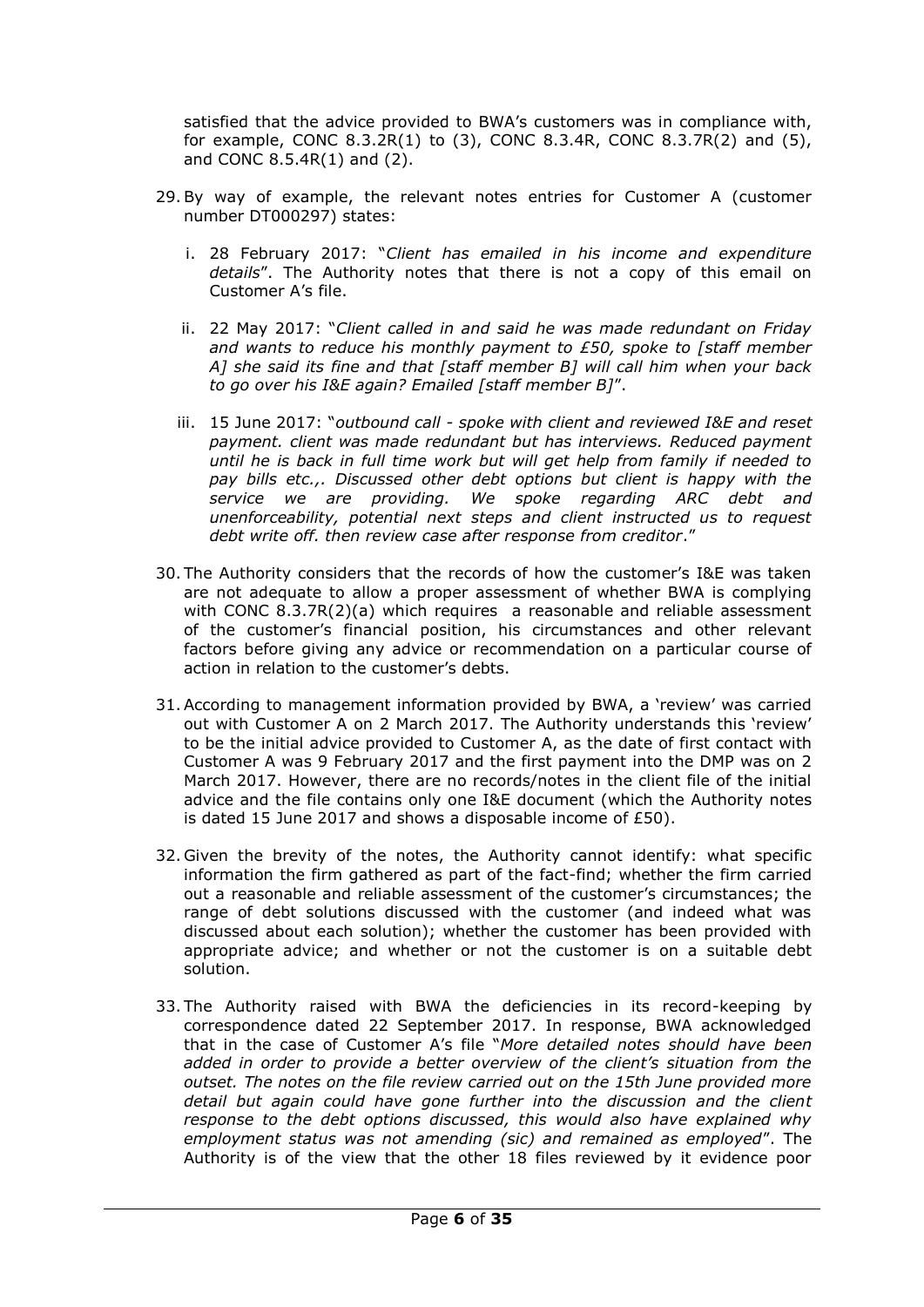record-keeping similar to that in Customer A's file, which is acknowledged by BWA.

- 34. In light of the above, the Authority considers that BWA does not keep records in a manner compliant with SYSC 9.1.1R. As a result, the Authority cannot identify whether BWA's debt advice complies with CONC 8. This is of particular concern as the CONC provisions are designed to ensure that customers:
	- i. are provided with advice that is specific to their financial and personal circumstances (and highlights the risks they face), and is not generic advice;
	- ii. are given information about the available options that is sufficient for them to make an informed choice as to how they wish to proceed; and
	- iii. understand, and are kept apprised of, the steps being taken by the firm on their behalf.
- 35. The Authority therefore considers that the provisions of CONC 8 referred to in paragraph 30 above are significant ones; this is especially so when one considers the difficult circumstances faced by consumers who approach debt management firms and the reliance they place on the expertise and professionalism of such firms.

### **Concerns about adequacy of advice**

- 36.Certain general features of BWA's DMP book give rise to concerns regarding the quality of BWA's advice. Having analysed the management information provided by BWA on 8 June 2017, the Authority is concerned about the appropriateness of some of BWA's plans.
- 37.A breakdown of the different financial solutions that BWA referred customers to between June 2016 and June 2017 shows that of the 143 customers BWA advised:
	- i. 116 were recommended "Litigation", which the Authority understands to be the DMP that BWA provides, which includes a check, where appropriate, on whether consumer credit agreements are enforceable.
	- ii. Ten were recommended full and final settlement.
	- iii. Three were recommended individual voluntary arrangements.
	- iv. Two were recommended to seek help from the free sector.
	- v. No customers were recommended a debt relief order or bankruptcy.
- 38. Having further analysed the management information provided by BWA, the Authority has concerns about the quality of BWA's advice, which it is unable to resolve in light of the record-keeping concerns set out above. Of the 137 current DMP customers BWA had as at June 2017:
	- i. There were 23 single creditor plans (17% of BWA's client book) and 24 plans with only two creditors (18% of BWA's client book). The low number of creditors meant the customers may have been able to self-manage their debts. If the customer self-managed the one or two debts they had, they would have been debt-free more quickly and at a lower overall cost as they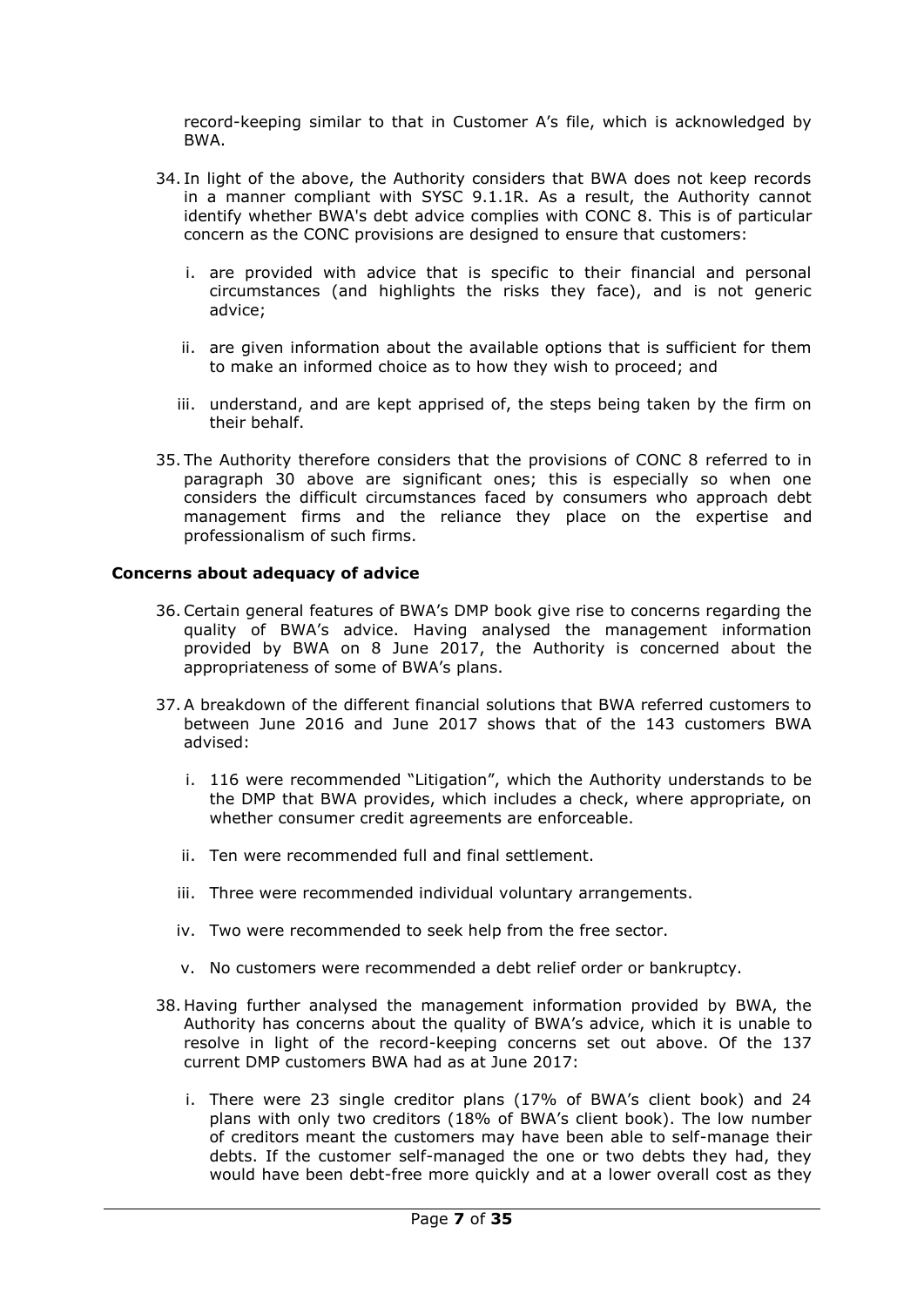would not have had to pay BWA's fees. The Authority notes, for example, that Customer B (DT000272) owed  $£11,589.95$  to one creditor and BWA was holding £5,004 (i.e. 43% of the debt owed) of the customer's money. It is possible that the money held by BWA could have been used in a full and final settlement of this customer's debt. In light of BWA's inadequate recordkeeping, it is not clear to the Authority whether the firm discussed with its single and/or dual creditor customers the availability of other debt solutions, other services or self-managing the debt, as opposed to a long-term DMP.

- ii. 59 plans (43% of BWA's book) still have more than 10 years until the customers would become debt-free. At the time the management information was provided, 17 of these 59 plans were less than three months old. These protracted plans concern the Authority as there may be a more suitable solution for these customers, such as an individual voluntary arrangement (which typically lasts a maximum of 6 years) or a debt relief order (which typically lasts 12 months). By way of example, the Authority notes that Customer C (DT000366) owed over £31,000, had a monthly disposable income of £50 and, according to the management information provided by BWA, was not a homeowner. The outstanding length of Customer C's plan was approximately 60 years. Another example is Customer D (DT000032), who owed over £44,000, had a monthly disposable income of  $E30$  and was not a homeowner. The outstanding length of Customer D's plan was over 135 years, and so on the basis of this plan this customer would never be debt-free. It is unclear to the Authority how plans of over 60 and 135 years respectively would be in the best interests of these customers. BWA's records are insufficient for the Authority to ascertain what advice was given by BWA to these customers on this issue or what, if any, consideration was given to alternative options in the management of the customers' debt problems.
- 39. The Authority is concerned that the breakdown provided by BWA indicates that its advice heavily favours the products it provides and, accordingly, that it may not be generating outcomes that are in its customers' interests.
- 40. The management information also shows that, of the 28 plans that had ended where the customer had paid fees to the firm, 25 of these plans ended with the customer still in debt and on average having 93% of their original debt still outstanding. This raises concerns as to the suitability and effectiveness of those plans. The Authority is further concerned that as a result of the firm's fee structure, 16 of these customers were in a worse position financially than when they entered into the plans (as they had paid more in fees to the firm than the amount of debt cleared during the plan). By way of example, the debt of Customer E (DT000167) was reduced by only  $£8$  while the customer's plan was ongoing despite paying £588 in fees to the firm. BWA's records are insufficient for the Authority to ascertain how these factors were taken into account in advising these customers and what advice was given by BWA to them on this issue.

## **BWA's QA process**

- 41. The Authority has concerns as to the adequacy of BWA's systems and controls in relation to its QA process.
- 42. On 26 November 2016, 8 December 2016 and 14 February 2017, the Authority asked BWA to provide its QA policy and procedures. On 8 March 2017 BWA provided a document "*Bouchers QA process and framework*". Having reviewed this document, the Authority's view is that this is an employee appraisal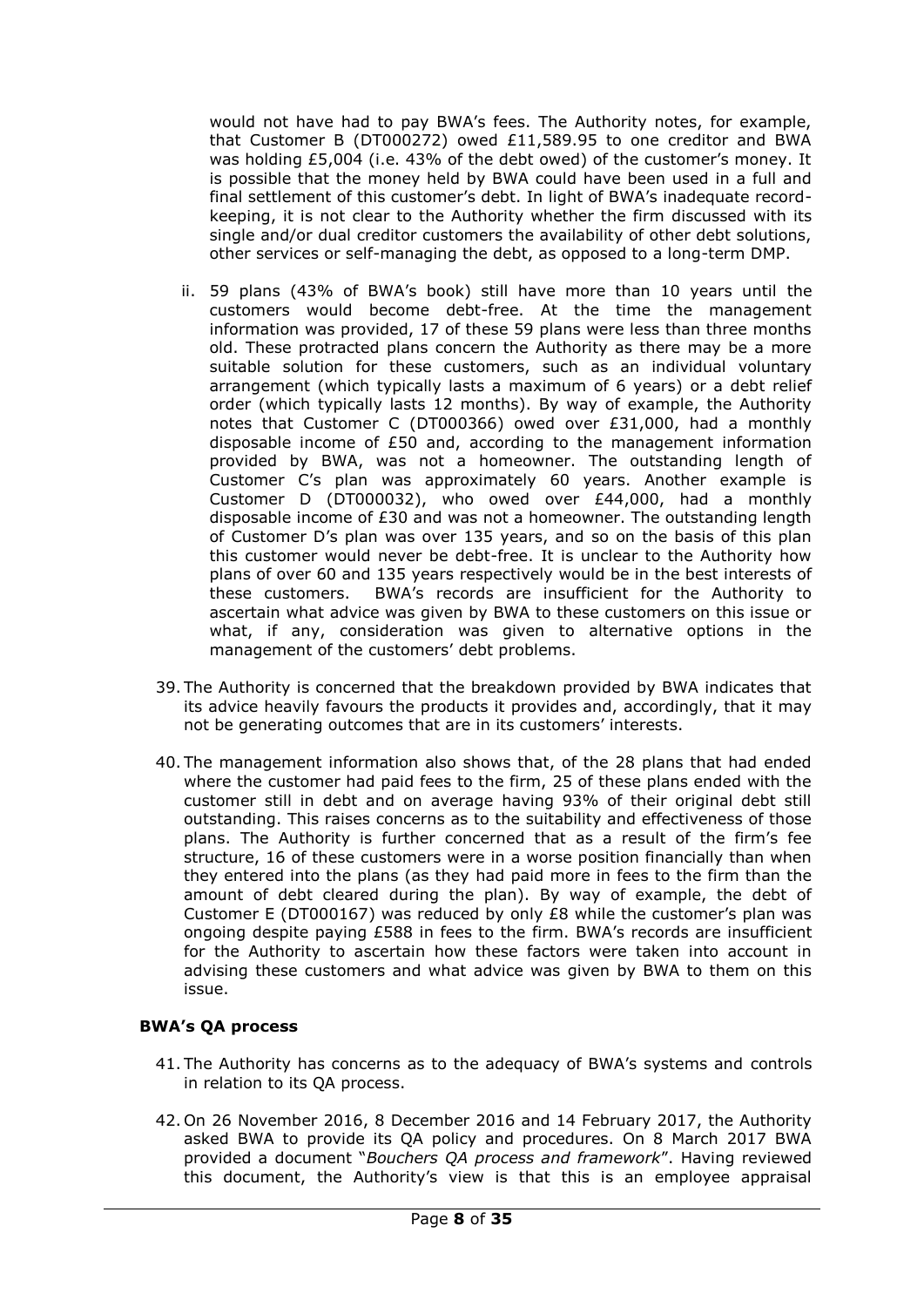document and not a QA policy; for example, the document has sections for "Performance goals and objectives" and "Skills and knowledge development" of an individual employee. The document does not explain what BWA's policy is for QA of its customer files.

- 43. On 8 March 2017, BWA also provided a document entitled "Client File Review Form v1". This document consists of a number of binary 'yes'/'no' questions including a comments section at the end, and lacks any detail to guide the user as to how to evaluate the advice given. The Authority considers that this document is not adequate for BWA to determine whether the advice provided to the customer has complied with all the relevant regulatory provisions, and record the outcome of this assessment.
- 44. To date, the Authority considers that it has not received BWA's QA policy and/or procedure. The Authority further considers that the QA review form and the amount of QA being conducted is inadequate. During a telephone call on 14 March 2017, Mr Allanson of BWA informed the Authority that BWA did not have a documented QA process. The Authority accordingly considers that BWA does not have an appropriate QA system in place, as there is no documentation which sets out the detail of what is involved in the QA process.
- 45. On 9 May 2017, BWA provided five completed QA file review forms and a log of QA that had been completed. The log showed that the last QA was conducted on 19 September 2016, despite the fact that according to management information provided by the firm on 8 June 2017 BWA had taken on 76 new DMPs and reviewed 36 existing DMPs since then.
- 46. The Authority considers that the QA that is being conducted by BWA is not sufficient in terms of quality or quantity because:
	- i. no QA checks were conducted between 19 September 2016 and at least 9 May 2017, a period of almost eight months;
	- ii. the "Client File Review Form v1" & QA examples provided make no reference to key areas the Authority would expect to be checked as part of the QA process, such as the quality of the assessment of the customer's circumstances and the quality of the advice given; and
	- iii. where the QA check has identified an issue, BWA has not recorded what (if any) remedial action was taken to rectify the issue.
- 47. Further, the Authority considers that any QA process implemented by BWA would be ineffective, given the lack of information recorded in its files, as the firm's record-keeping is not adequate to enable any QA process to ascertain whether the advice given complied with the relevant provisions in CONC. In addition, in the light of its concerns as to senior management (as set out below), the Authority is not satisfied BWA has any staff with the appropriate skills to review the advice given by its debt advisers, and BWA has declined to engage compliance consultants to assist it prior to knowing the outcome of the Application.

## **Reconciliation of client money**

48.As a CASS debt management firm, BWA is required to comply with the obligations in CASS 11.11. The purpose of the client money rules in CASS is to ensure that client money is adequately protected.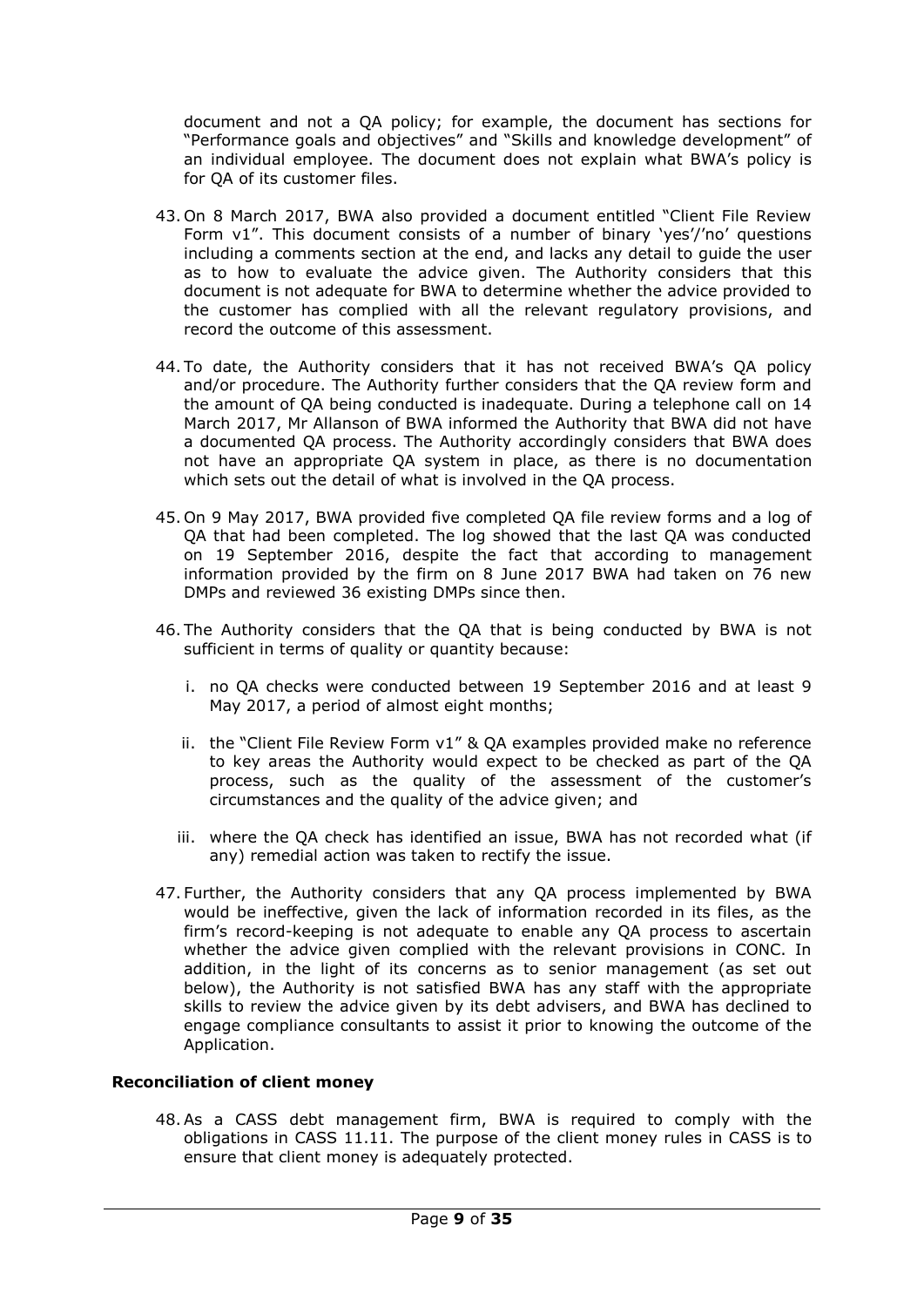- 49. On 23 November 2016, the Authority requested BWA to provide its most recent reconciliation of its client account. On 6 January 2017 BWA provided a spreadsheet entitled "New Reconciliation". This document was a ledger of the customer payment history and not evidence of BWA reconciling its client account.
- 50. On 24 April 2017, the Authority again asked BWA to provide its most recent reconciliation of its client account. BWA responded on 9 May 2017 referring back to the previously provided document. BWA also stated "*Please also note that a fuller reconciliation is in progress. Unhappily as we are, as you are aware, using a system supplied by* [Supplier X] *we are dependent upon them for the extract of some information which will enable this task to be completed. As soon as it is I will forward it to be added to the submission in support of the application.*" To date the Authority has not received the reconciliation. The Authority therefore infers that BWA is not reconciling its client account in accordance with CASS 11.11.

## **Non-compliance with the rules in CONC 8.8.1R(8)**

- 51. The rules in CONC 8.8.1R(8)(a) to (e) require BWA to provide a statement to customers at the start of the DMP, and at least annually or at the customer's reasonable request, setting out:
	- i. a balance showing the amount owed by the customer, including any interest charges at the beginning of the statement period;
	- ii. fees, charges and other costs applied over the period of the statement, including any upfront fee or deposit, such as an initial arrangement fee, an arrangement fee, any periodic or management or administrative fee, any cancellation fee and any other costs incurred under the contract;
	- iii. a narrative explaining the type of fee applied, how the fee is calculated and to what it applies;
	- iv. the duration or estimated duration of the contract; and
	- v. the total cost of the firm's service over the duration or estimated duration of the contract.
- 52. These rules are designed to ensure that customers are presented with key information about their plan in one document, to help them determine whether they wish to take out the product and to help them determine whether the product continues to remain suitable on an ongoing basis.
- 53. The Authority's review of the 19 client files where advice was given in the period 24 February to 11 April 2017 (i.e. 14 new client files and 5 review client files), indicates that BWA failed to provide any of the customers with documentation that meets the requirements of CONC 8.8.1R(8)(a) to (e).

## **Review and termination policy**

- 54.BWA was sent the "Dear CEO" letter that was sent out to all debt management firms and published on the Authority's website on 8 December 2016. The "Dear CEO" letter highlighted BWA's obligations when reviewing customers' DMPs.
- 55. The "Dear CEO" letter is clear that the more time that has elapsed since a customer last engaged in a review the less reliable the information BWA holds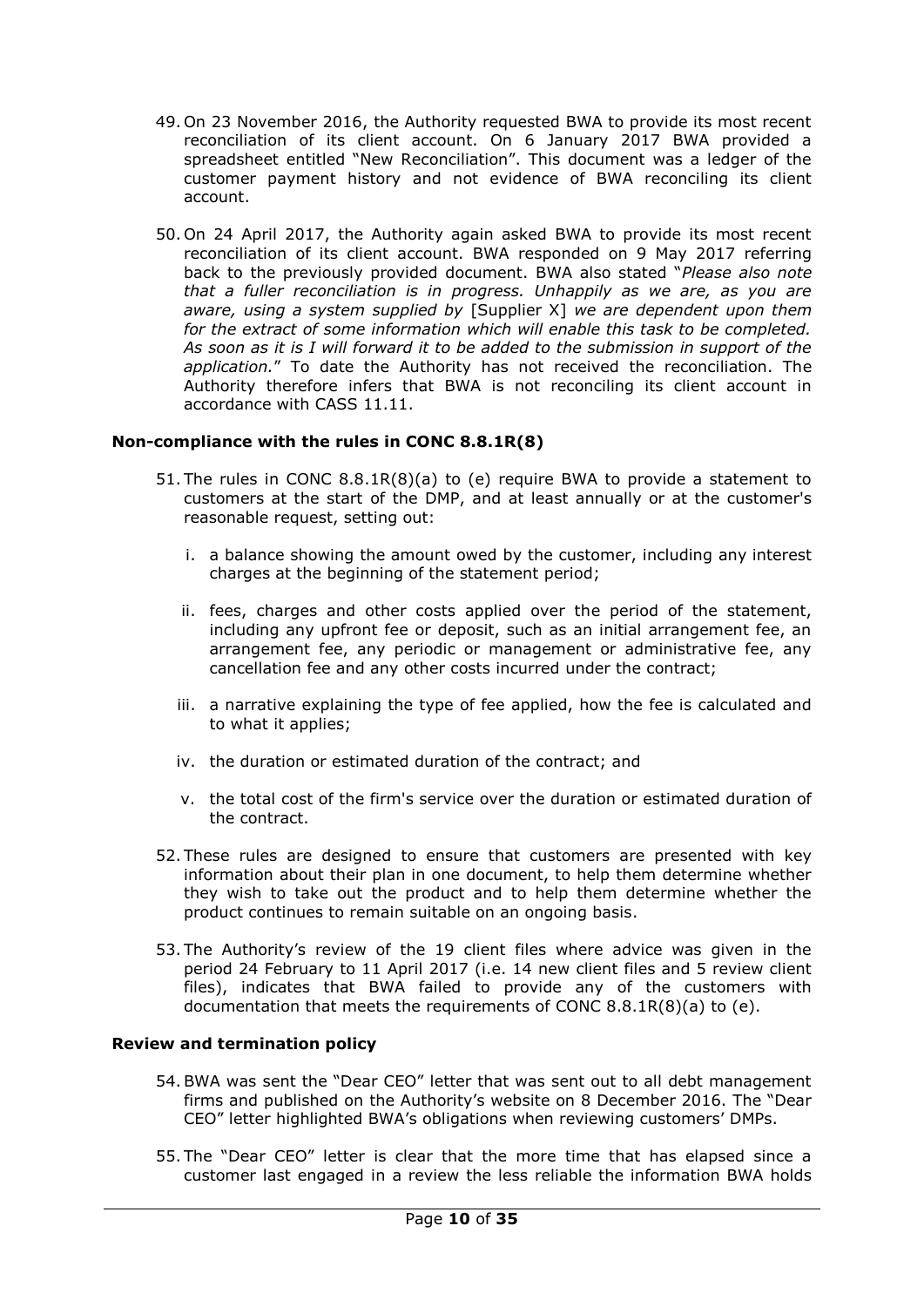about the customer is likely to be. This will impact on BWA's ability to satisfy various rules within CONC 8 (for example CONC 8.3.2R(1)(c) and CONC 8.5.1R(1)) and to ensure that the debt solution remains sustainable and appropriate for the customer over time. The impact of this is that there may come a point when BWA's lack of confidence about the accuracy of the information it holds means it becomes sensible for it to consider bringing to an end its involvement in the DMP.

- 56.BWA provided its customer journey document and its termination policy on 8 March 2017. Despite the "Dear CEO" letter being sent three months prior to BWA's providing these documents to the Authority, they are not adequate as they fail to explain what steps BWA will take if a customer fails to engage in a review of their DMP. According to BWA's processes the only circumstances in which a DMP would be terminated is as a result of three missed payments. As a result the Authority infers that BWA will continue a DMP indefinitely without the customer engaging in reviews, as long as they continue to make payments into the plan.
- 57. This process is not adequate to ensure that BWA continues to satisfy various rules within CONC 8, in the event that a customer fails to engage in having their DMP reviewed. This further means that BWA risks customer detriment by retaining its customers on unsuitable plans for extended periods of time.

### **Financial promotions and communications with customers**

58.CONC 3.3.1R requires BWA to ensure that its communications with customers and its financial promotions are clear, fair and not misleading.

### *The status of the firm*

- 59. In an information request sent on 23 November 2016, and re-sent on 8 December 2016, the Authority queried the SRA registration number 485689 that BWA had included in previous correspondence as this number returned no results on a search of the SRA register. BWA's response on 5 January 2017 was that its SRA registration was in fact 69771. The SRA registration number 69771 also returned no results on the SRA register. When this was questioned BWA stated on 8 March 2017 that the SRA was at fault in closing down the registration number in error and that they had requested it be reinstated.
- 60. On 18 April 2017 BWA provided a series of emails between Mr Allanson of BWA and the SRA, in which the SRA stated that:
	- i. the only SRA-registered firm Mr Allanson was currently employed by was Allansons LLP, SRA ID 77580;
	- ii. SRA ID 69971 related to the sole practice of Paul Boucher, and this number had been obsolete since 2008;
	- iii. it had previously told Mr Patel of BWA that if BWA was a separate entity, it would need to apply for authorisation; and
	- iv. there was no record of BWA ever applying for SRA authorisation, and it had not been given authorisation.
- 61. It is of significant concern to the Authority that, despite the Authority first bringing the issue of BWA not holding a valid SRA registration to the attention of BWA on 23 November 2016, BWA has continued to mislead customers by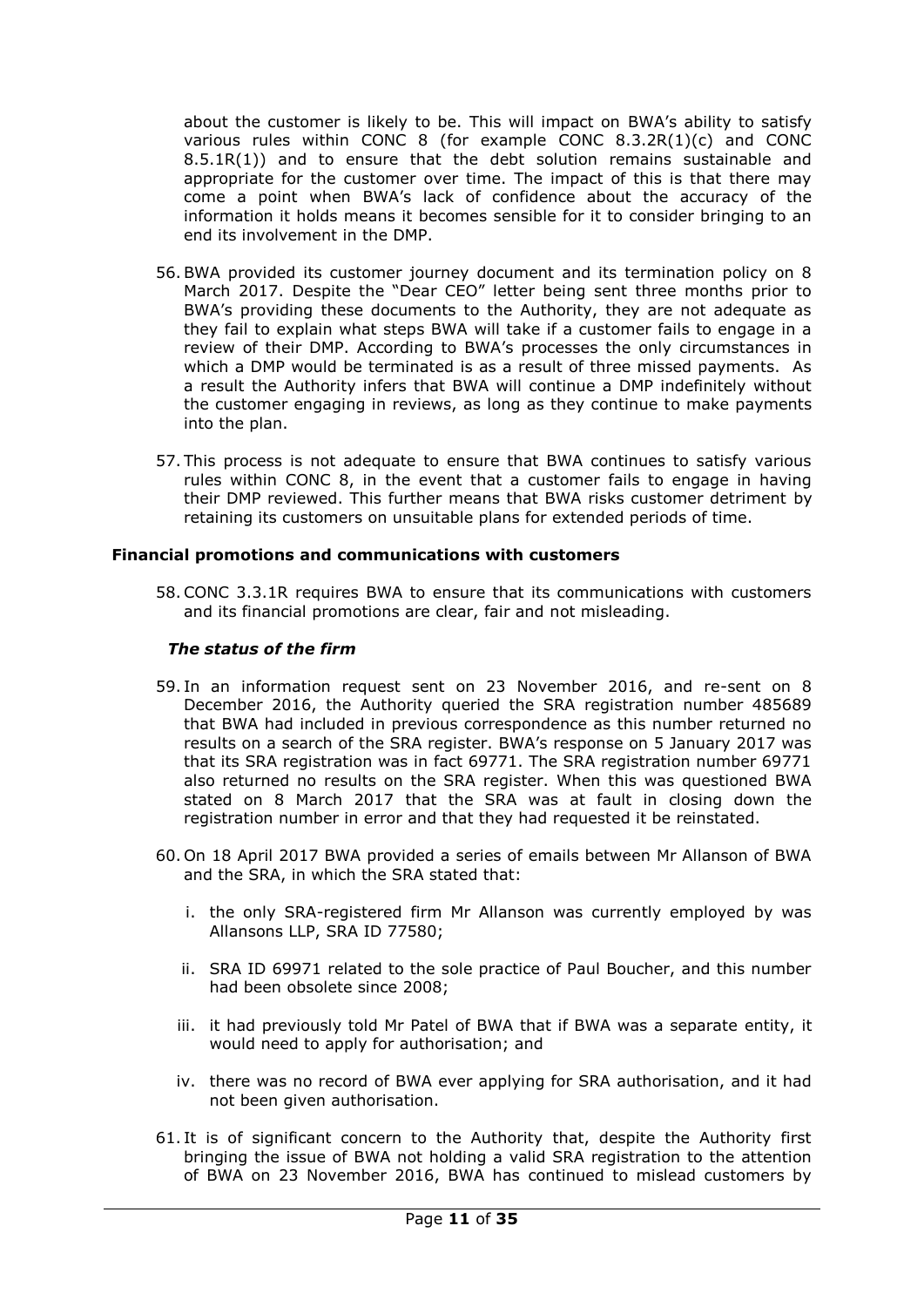using an invalid SRA registration number and promoting itself as an SRAregistered law firm.

- i. Letters in the client files dated as late as 16 June 2017 are headed as "Bouchers Solicitors" and state in the footer "'Bouchers' is a trading style of Bouchers with Allansons Limited (Regd No. 07189690) regulated by the Solicitors Regulation Authority (no. 485689)…".
- ii. The footer of the webpage https://allansons.com/debt-managementservices/ stated until shortly before the issue of this Notice "'Allansons,' 'Bouchers' and 'Claims4all' are trading styles of Allansons LLP … and the wholly owned subsidiary Bouchers with Allansons Limited (regd. No 07189690) regulated by SRA no 69771". (It now refers to the correct interim permission reference number of BWA.) The webpage also states "Our status as Solicitors gives us a unique understanding of the legal issues surrounding debt management, enabling us to utilise effective strategies that simply aren't available to traditional companies".
- iii. The letter that is sent to customers with the contract states "We are an experienced firm of solicitors...".
- 62. The Authority considers that BWA's financial promotions and communications with customers do not comply with CONC 3.3.1R as they are likely to mislead customers into thinking BWA is an SRA-registered law firm when it is not. Furthermore, it has been using its claim to be a firm of solicitors to promote the debt management services it provides as being superior to that of other debt management firms. For example, in the contract cover letter it states "More and more people are now facing financial difficulties so you are not alone and whilst there are other sources of debt advice and services, some of which are free of charge, many people like yourself are turning to ourselves to support them because of the significant added value we can bring. What we are offering is unprecedented for a firm of lawyers". This is misleading to consumers as BWA is not, and never has been, a SRA-registered firm.
- 63. The webpage https://allansons.com/debt-management-services/ advertises debt management services and has BWA's and Allansons' names and Companies House registrations in its footer. BWA told the Authority that this webpage belonged to Allansons LLP and not to BWA. However, the Authority is of the view that this webpage belongs to BWA as Allansons does not have permission to engage in debt management activities.

## *Description of services and explanation of contract terms*

- 64.By email on 8 March 2017, BWA provided the Authority with a copy of its contract (including terms and conditions) as at that date.
- 65. Under the heading "Debt Management/Resolutions of Service (credit Resolve) (sic)", the contract stated the services provided by BWA were:
	- *negotiating with your creditors to deal with the debts*
	- *initial advice on legal matters (at least to decide whether our other services, listed below, are inclusive or outside of this Service Agreement)*
	- *PPI reclaim – we will audit your accounts and where applicable will commence claims for refunds for any mis-sold Payment Protection Insurance*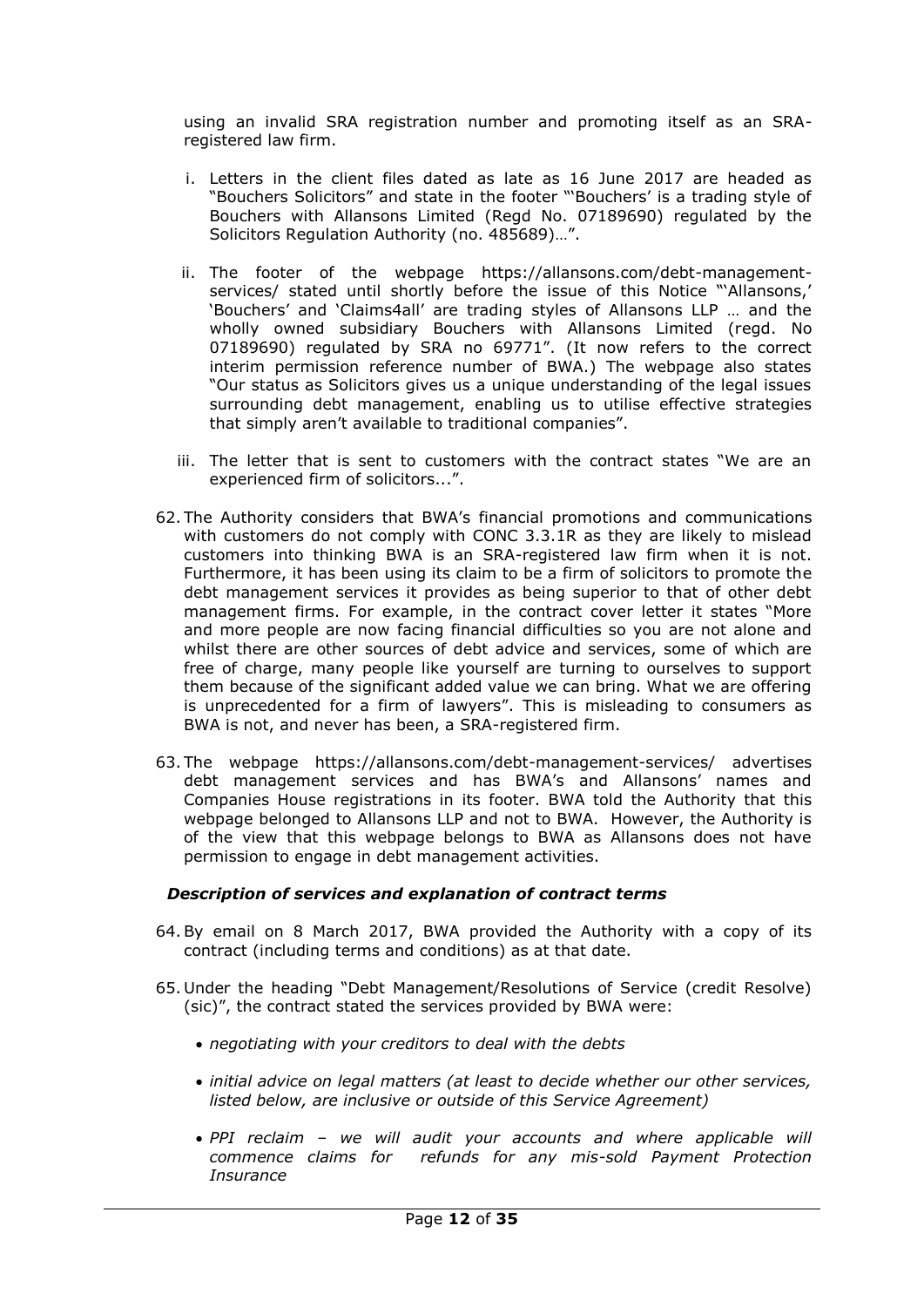- *Agreement Audit – we will request and check your agreements for compliance with the Consumer Credit Act & advise on any issues arising & their consequences*
- *Bank Charge reclaim – we will request a refund of any unfair charges on any of your accounts*
- 66.BWA stated in the contract that its fee was a maximum of 33% of a customer's total indebtedness. This was stated to be a departure from BWA's normal charging structure.
- 67. Under the heading *"What other charges there may be and why"*, BWA stated:

*There may be occasions when we need to depart from the monthly payments where, for example, your creditors decided to litigate and we need to defend you or otherwise deal with the creditor in a different way. In these circumstances, our fees would be based on an hourly rate to provide our legal expertise.* 

*These are as follows:*

- *£230 - Solicitors with over 8 years' experience*
- *£213 - Solicitors & legal executives with over 4 years' experience*
- *£189 - Other Solicitors or equivalent*
- *£158 - Trainee Solicitors or equivalent*
- *£105 - Paralegals or clerks*

*Please note:*

- *Any outbound letters, calls, emails or texts will be charged at 1/10th the hourly rates above*
- *Any inbound letters, calls, emails or texts will be charged at 1/20th the hourly rates above*
- *Our prices are revised each November and we will tell you of the revised prices at that time*
- *We will advise how much we think a case departing from the monthly fee structure will cost at the appropriate time*
- 68.BWA appeared to have two charging structures: one that related to the debt management services and another that related to issues that fall outside of the debt management services. It was not clear from the wording of the contract what services would fall within the 'normal' debt management contract and what would be excluded. For example, the list of 'debt management services' covers 'initial legal advice' and the additional charges also covered litigation and 'dealing with a creditor in a different way'.
- 69. Under the heading "*Your right to cancel*", the contract provides: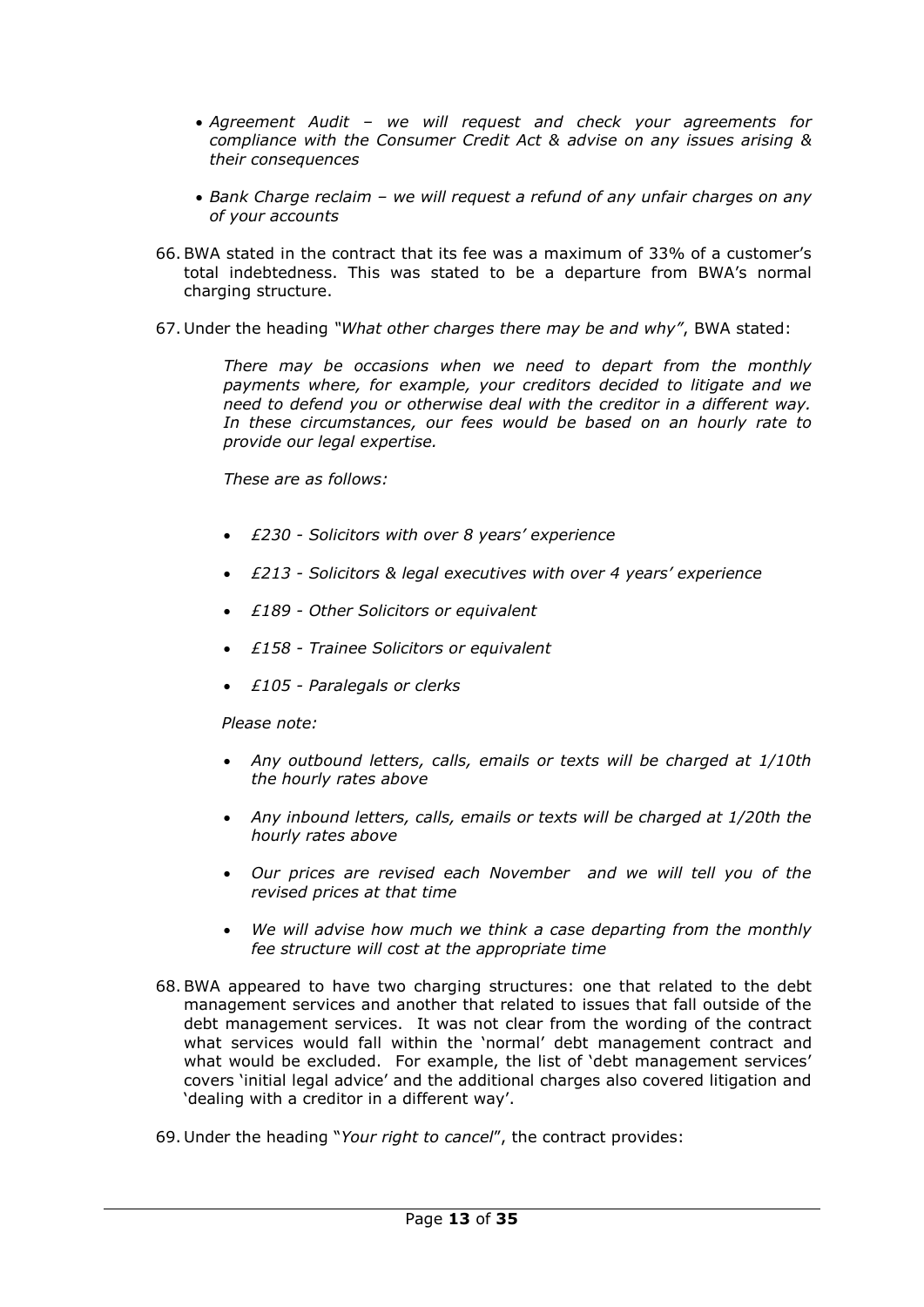"… *If You provide Us with written notice to cancel outside of the "cooling-off" period, this agreement will then be at an end, however, We will be entitled to retain in full any fees which You have paid to Us and which have been received in Cleared funds. Additionally, please note that as this agreement is a departure from our normal payment structure, should you decide to cancel prior to the end of the agreement, we reserve the right to charge our normal hourly rates on a time spent basis as detailed above in "What other charges there may be and why*"

70.A spreadsheet entitled "FCA Client Fees and Payments" provided by BWA on 8 March 2017 demonstrates that BWA had been charging customers for the service of checking credit agreements separately to the fees for the plan, despite this being part of the service as described in the contract. BWA informed the Authority that the checking of credit agreements was done by a third party and this is why there was an extra cost. This was not set out in the contract, and the Authority has not been provided with any evidence that it was explained to the customer, orally or in any other materials.

## *Other issues mentioned in the contract*

- 71. The contract lists PPI reclaim as a service provided. However, BWA cannot engage in claims management activities as it is not a SRA-registered law firm and/or does not hold a valid Ministry of Justice authorisation.
- 72. The contract provided on 8 March 2017 stated that complaints could be referred to the SRA or the Legal Ombudsman. However, BWA is not a SRA-registered law firm and so the SRA and Legal Ombudsman have no jurisdiction over BWA's debt management activities.

## *The revised contract*

- 73. On 15 November 2017, BWA provided the Authority with a revised version of its customer contract. This has rectified the issue set out at paragraph 70 above, and has removed the "other charges" referred to at paragraph 67 above. BWA subsequently explained that it had never intended to enforce these charges against customers, unless litigation had been undertaken for the customer. The Authority has seen no evidence that this was ever explained to customers.
- 74. In the new version of the contract, BWA has added a term that "A fee of 15% will be added to your overall balance for any debts or balances removed in full, reduced or partially settled." The contract does not explain what sum the 15% relates to or how it relates to the overall maximum fee of 33% referred to at paragraph 19(a) above. BWA has not provided any other materials to the Authority in which it explains to the customer how this term is intended to operate, or evidence that it does so orally.
- 75. In the new version of the contract, BWA has rectified the issue mentioned at paragraph 72 in relation to complaints.
- 76. The requirement for firms to ensure that clients are provided with communications that are clear, fair and not misleading is important. Accordingly, the absence of any customer documents clearly explaining the matters identified above, or any record of any oral discussion which did so, is of concern to the Authority. The lack of any clear explanation of how the charges to be made under the contract and the services to which they would relate is of particular concern to the Authority.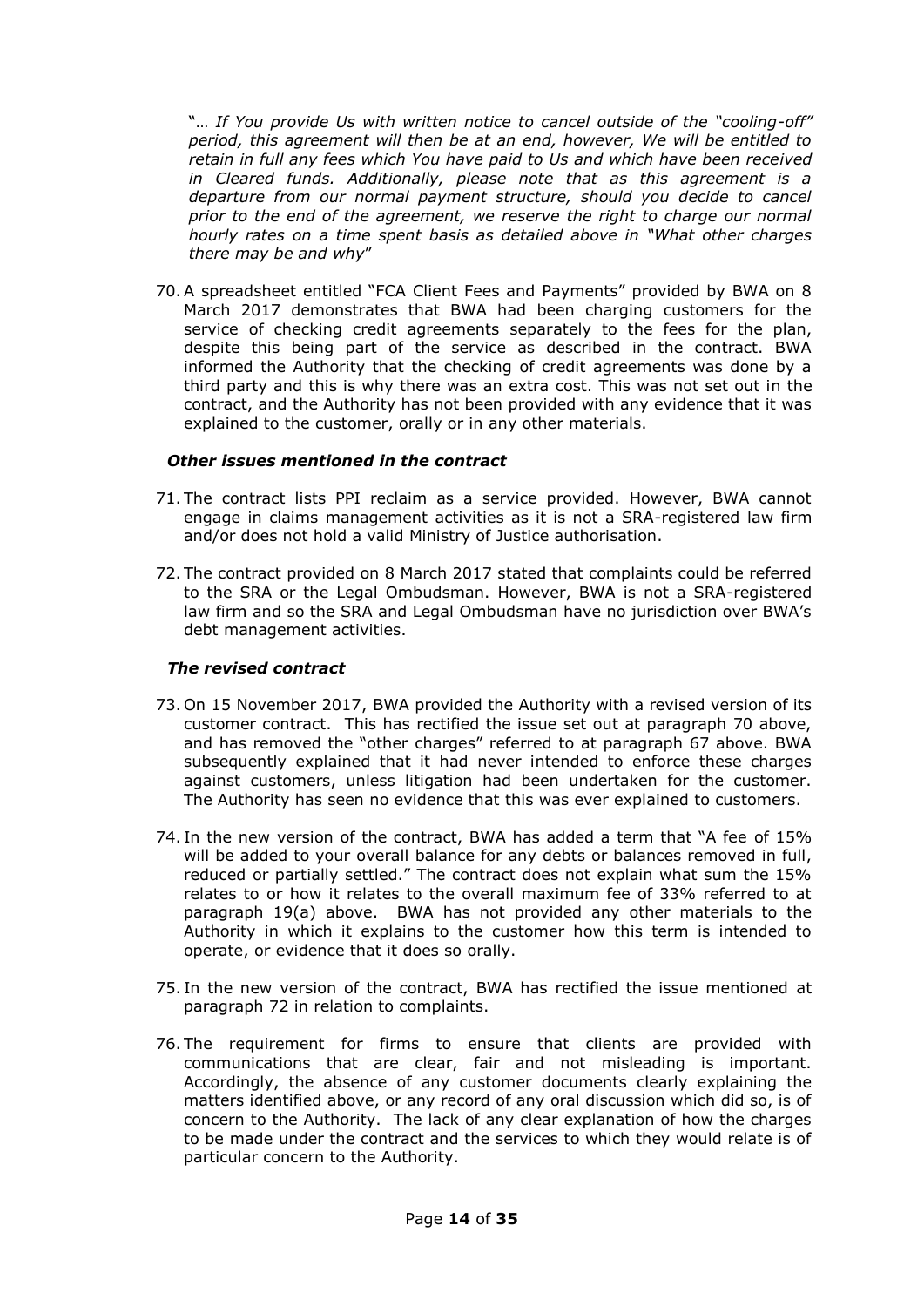77. Further, to the extent that the issues identified have been rectified, the Authority remains concerned that BWA did not take steps to ensure that its customers were given a clear explanation of these matters prior to the intervention by the Authority.

## *Non-compliance with the rules in CONC 3.9.3R*

- 78.CONC 3.9.3R sets out the requirements for financial promotions and communications with consumers in regards to debt management. As a financial promotion the webpage is required to comply with the rules in CONC 3.9.3R. BWA's website is public-facing, and the firm can reasonably expect that it is the first opportunity it has to promote its services to potential fee-paying customers and some customers who view the webpage will not have had previous communication with BWA. The Glossary in the Authority's Handbook defines a customer for debt adjusting and debt counselling as "*an individual who uses, may use or has used the services of a firm in carrying on that regulated activity*".
- 79. The webpage fails to comply with specific rules in CONC 3.9.3R as follows:
	- i. CONC 3.9.3R(3) because the website fails to include the level of fees charged for BWA's services, how they are calculated and what service they cover;
	- ii. CONC 3.9.3R(5) because the website fails to include a statement that a customer may be eligible under the [Financial Ombudsman Service](https://www.handbook.fca.org.uk/handbook/glossary/G419.html) and referring by a link or otherwise to the information the firm is required to publish under [DISP 1.2.1R\(1\);](https://www.handbook.fca.org.uk/handbook/DISP/1/2.html#DES179)
	- iii. CONC 3.9.3R(6) because the website fails to include a statement that the [firm's](https://www.handbook.fca.org.uk/handbook/glossary/G430.html) service is profit-seeking;
	- iv. CONC 3.9.3R(7) because the website fails to include a statement that the [firm's](https://www.handbook.fca.org.uk/handbook/glossary/G430.html) service is offered in return for payment from the [customer;](https://www.handbook.fca.org.uk/handbook/glossary/G252.html)
	- v. CONC 3.9.3R(8) because the website fails to include a reference to impartial information and to sources of assistance from [not-for-profit debt advice](https://www.handbook.fca.org.uk/handbook/glossary/G3214.html)  [bodies;](https://www.handbook.fca.org.uk/handbook/glossary/G3214.html)
	- vi. CONC 3.9.3R(9) because the website fails to include the most important actual or potential advantages, disadvantages and risk of each debt solution option;
	- vii. CONC 3.9.3R(10) because the website fails to include a statement setting out the likely adverse effect of entering into the [debt solution](https://www.handbook.fca.org.uk/handbook/glossary/G3207.html) in question on the [customer's](https://www.handbook.fca.org.uk/handbook/glossary/G252.html) credit rating;
	- viii. CONC 3.9.3R(11) because the website fails to include a statement setting out that evidence of entering into an individual voluntary arrangement, a debt relief order or a protected trust deed will be entered on a public register;
	- ix. CONC 3.9.3R(13) because as entering into a DMP with BWA will lead to a period when payments to a customer's [lenders](https://www.handbook.fca.org.uk/handbook/glossary/G3177.html) or [owners](https://www.handbook.fca.org.uk/handbook/glossary/G2569.html) (in whole or in part) are not made or are retained by the [firm](https://www.handbook.fca.org.uk/handbook/glossary/G430.html) the website fails to include a warning of the likelihood of falling into arrears or increasing arrears and an explanation of when distributions would be made to lenders or owners;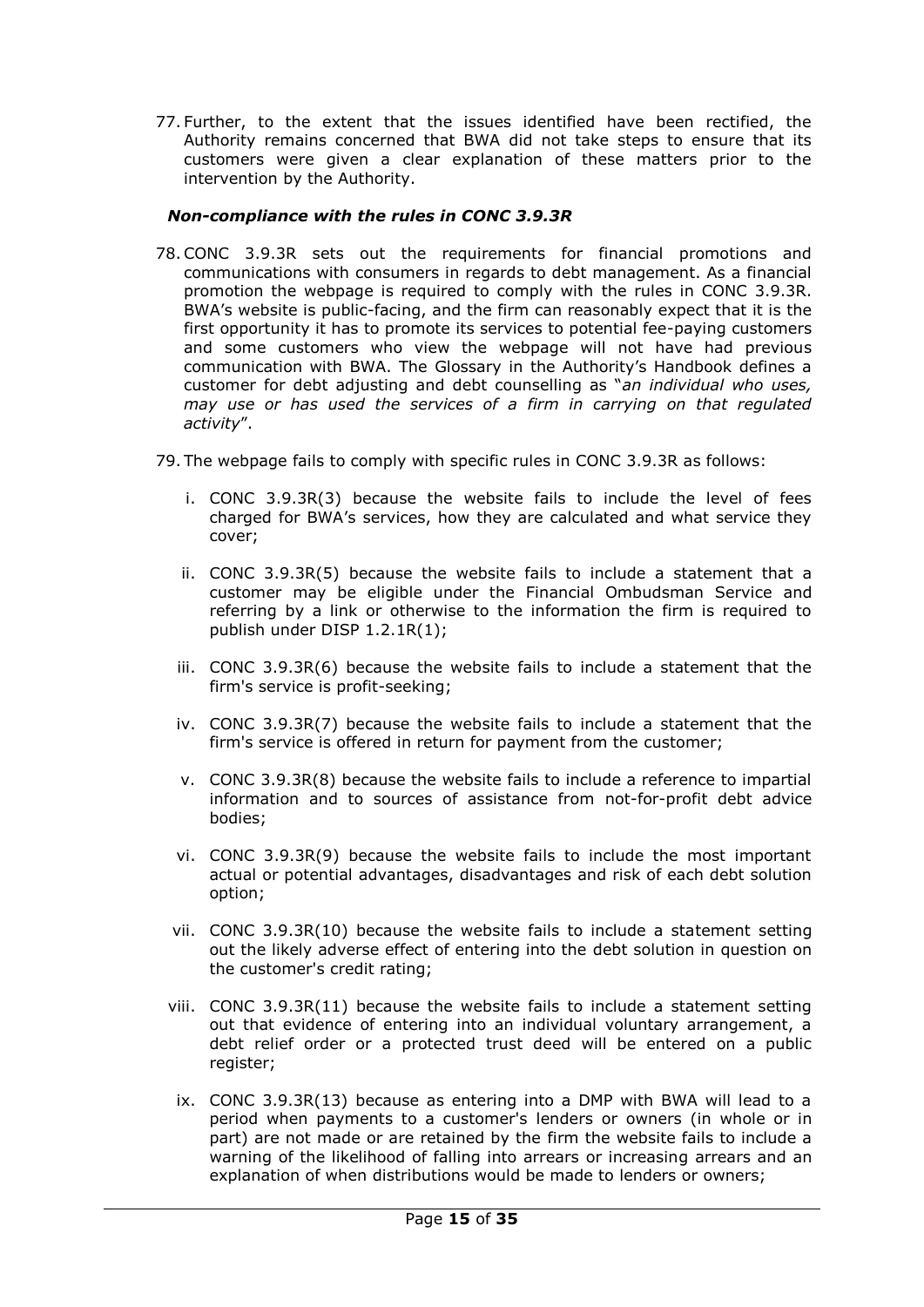- x. CONC 3.9.3R(14)(a) to (e) inclusive because the website fails to include a statement of the risks of entering into an individual voluntary arrangement or a protected trust deed, as the case may be, including of the following risks:
	- i. if the arrangement or deed fails, the risk of bankruptcy;
	- ii. homeowners may need to release equity from the value of their homes to pay off debts, and that a remortgage may attract higher interest rates or, if no remortgage is available, an individual voluntary arrangement may be extended for 12 [months;](https://www.handbook.fca.org.uk/handbook/glossary/G737.html)
	- iii. there are restrictions on the expenditure of a person who enters into an individual voluntary arrangement or a protected trust deed;
	- iv. the [customer's](https://www.handbook.fca.org.uk/handbook/glossary/G252.html) [lenders](https://www.handbook.fca.org.uk/handbook/glossary/G3177.html) or [owners](https://www.handbook.fca.org.uk/handbook/glossary/G2569.html) may not approve the individual voluntary arrangement or the protected trust deed;
	- v. only unsecured debts included within the individual voluntary arrangement or protected trust deed may be discharged at the end of the period and unsecured debts not included remain outstanding; and
- xi. CONC 3.9.3R(15) because the website fails to include a statement that where another option for dealing with a [customer's](https://www.handbook.fca.org.uk/handbook/glossary/G252.html) debts is available, that another option is available and may be suitable for the [customer.](https://www.handbook.fca.org.uk/handbook/glossary/G252.html)
- 80. This information is important to ensure the communication or financial promotion contains sufficient information to help consumers to make an informed choice when deciding which debt solution they require.
- 81. Further, the fact that there was no mention in the contract or other materials provided to the customer that the consumer credit agreement checking service would be provided by a third party was a breach of CONC 3.9.3R(4).

## *Other issues with the website*

- 82. Furthermore the website fails to comply with the fair, clear and misleading rule at CONC 3.3.1R. The website states "*A debt settlement plan is one of the most efficient ways to get your finances in order and tackle unsustainable debts head-on. Our unique debt settlement plan involves challenging your creditors to prove what they say you owe them, in addition to reclaiming money from missold financial products and resolving debts using a full and final settlement plan.*" The website does not warn the customer that a lender is not obliged to accept less in settlement than it is entitled to. In reaching the conclusion that the website fails to comply with CONC 3.3.1R by omitting this warning, the Authority has had regard to the guidance at CONC 3.3.10G(8).
- 83. The website also fails to include a link to the Money Advice Service's website, as required by CONC 8.2.4R.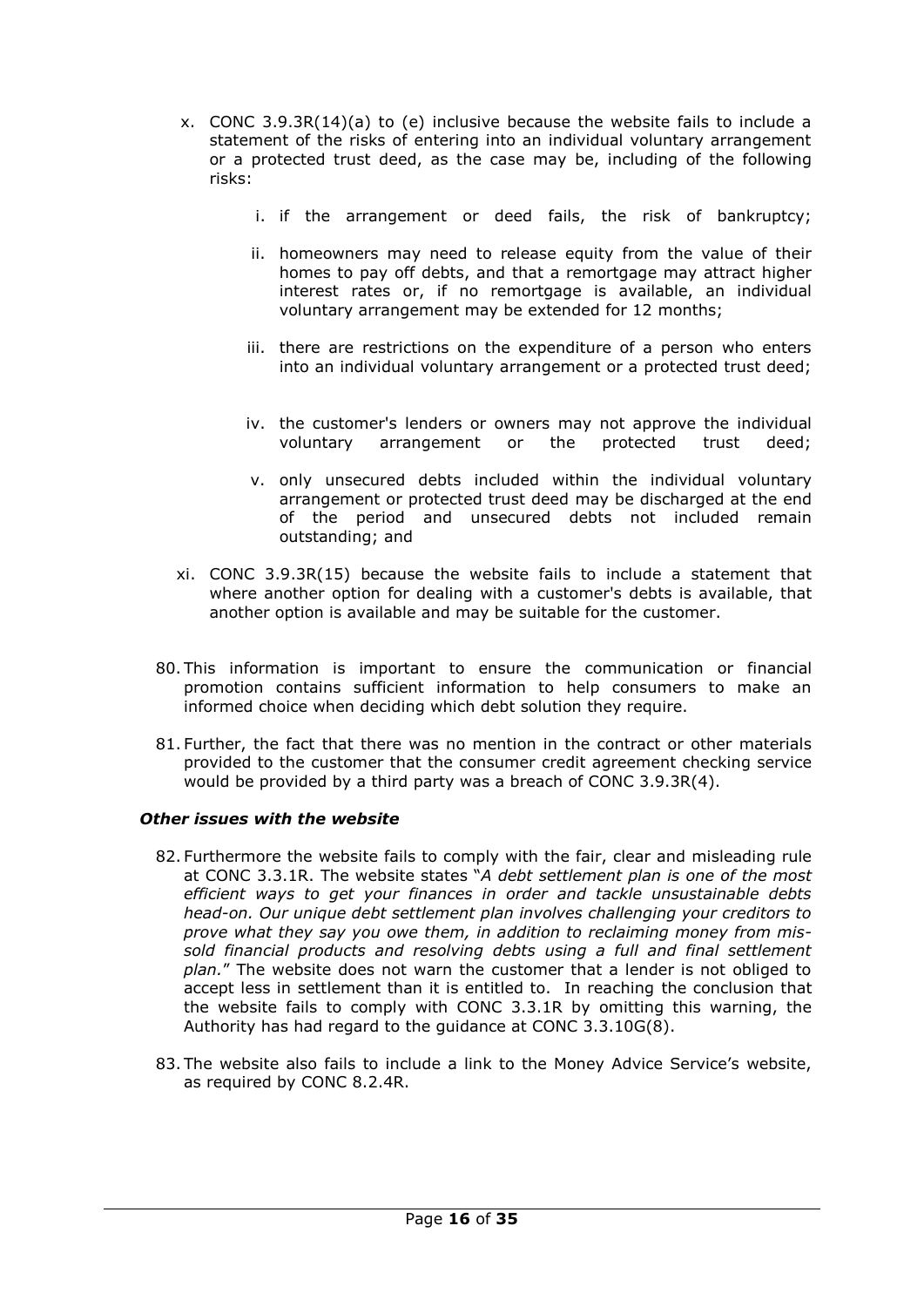## **Adequacy of senior management**

- 84. In determining whether BWA has appropriate non-financial resources and is a fit and proper person, the Authority has considered whether those who manage BWA's affairs have the adequate skills and experience.
- 85. The concerns identified in this Notice had not been identified and/or addressed by BWA prior to the involvement of the Authority. The response of BWA's senior management to the Authority's concerns has not been sufficient to demonstrate that BWA is able to comply with its regulatory obligations. The Authority is not satisfied that the firm's senior management would, if BWA were granted Part 4 permission, be able to identify relevant requirements applicable to BWA and ensure that BWA's affairs were conducted in compliance with the regulatory regime.
- 86. The Authority's concerns about this failure on the part of BWA are heightened by the fact that:
	- i. BWA holds an interim permission and has therefore been required to comply with the Authority's regulatory requirements and standards since 1 April 2014;
	- ii. BWA has had a substantial period in which to address the concerns raised by the Authority during its consideration of the Application, but has in large part failed to do so; and
	- iii. BWA's senior management has expressed an unwillingness to engage compliance assistance during the Application process, and stated an intention only to do so if the Application is successful.

## **IMPACT ON THE THRESHOLD CONDITIONS**

- 87. The regulatory provisions relevant to this Notice are referred to in Annex A.
- 88. During the assessment of the Application, the Authority identified a number of failures by BWA to meet regulatory requirements. As set out more fully above, BWA:
	- i. does not keep orderly records that are sufficient to enable the Authority to ascertain whether the firm is complying with its obligations under CONC when giving debt advice, contrary to SYSC 9.1.1R. This means that the Authority has not been able to satisfy itself as to the quality of the firm's debt advice, despite having concerns about the quality of the advice given on the basis of the records that do exist;
	- ii. has been unable to resolve the Authority's concerns about the quality of the advice given by BWA on the basis of the records that BWA maintains. These concerns include that BWA may not have adequately considered the individual circumstances of customers prior to advising them to enter into a DMP (including a review of the enforceability of any consumer credit agreements to which the customer is a party); nor explained adequately why the recommended solution was appropriate (including the nature of the DMP and the review of agreements, and the likely cost to the customer);
	- iii. does not have appropriate systems and controls in place to ensure effective quality assurance in respect of its advice processes;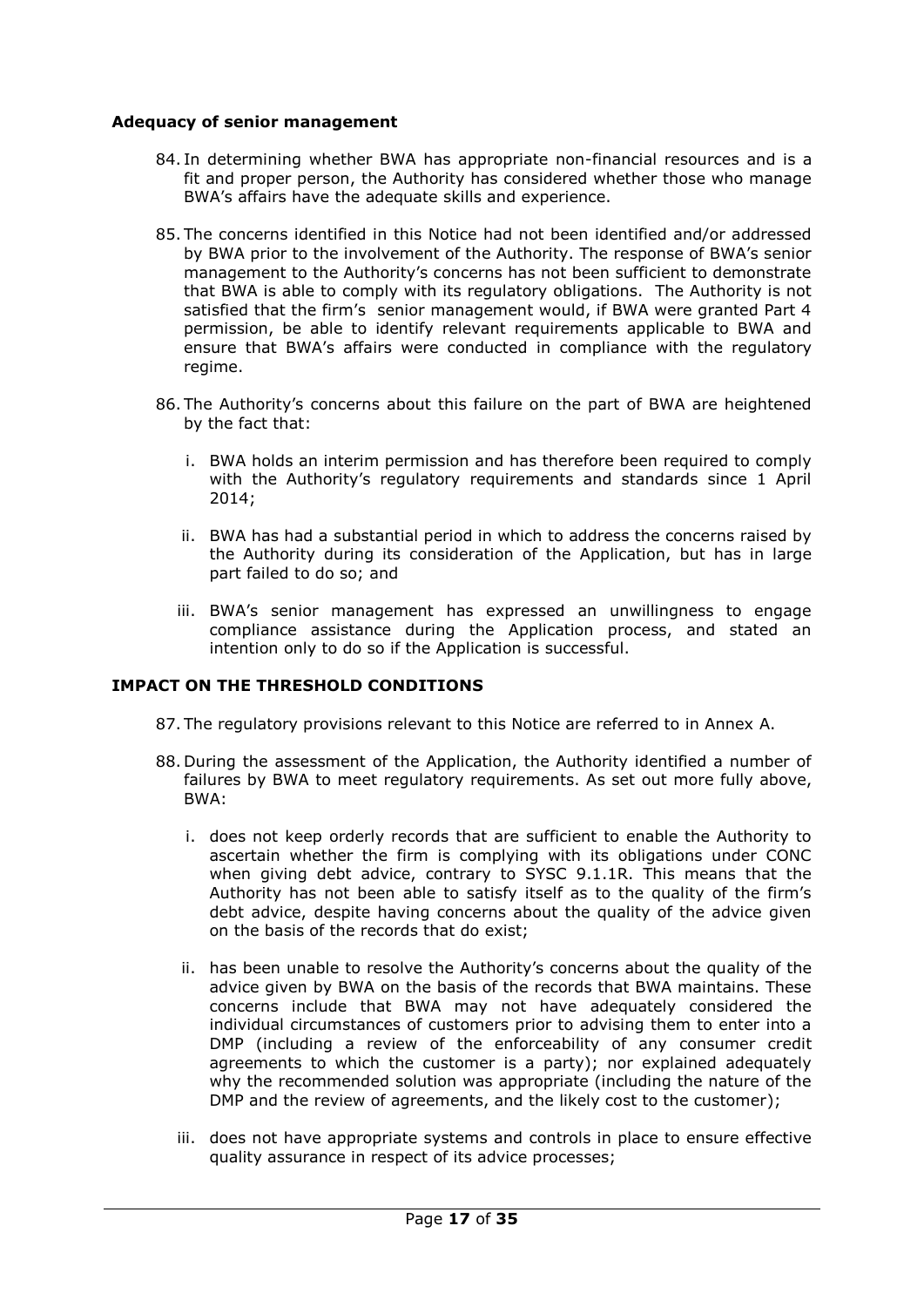- iv. does not have appropriate systems and controls in place to reconcile client money in accordance with CASS 11;
- v. has failed to provide customers with statements as required by CONC 8.8.1R(8)(a) to (e);
- vi. does not have in place adequate processes for reviewing and terminating (where necessary) DMPs;
- vii. has failed to ensure that its financial promotions and communications with customers are clear, fair and not misleading (including as to the professional status of BWS, the services offered by it and its charges for those services); and
- viii. does not have appropriate human resources at a senior management level to identify the regulatory requirements that BWA must meet and ensure that BWA complies with such requirements.
- 89. In light of these failures and for the reasons set out below, the Authority cannot ensure that, if the Application were granted BWA will satisfy, and will continue to satisfy the threshold conditions in paragraph 2C (Effective supervision), paragraph 2D (Appropriate resources) and paragraph 2E (Suitability) of Schedule 6 to the Act.

### **The threshold condition in paragraph 2C (Effective supervision)**

90. The Authority considers that it cannot ensure that BWA satisfies, and will continue to satisfy, the effective supervision threshold condition in light of the concerns identified above in relation to its failure to keep adequate records in compliance with SYSC 9.1.1R.

### **The threshold condition in paragraphs 2D (Appropriate resources) and 2E (Suitability)**

- 91. The Authority does not consider that BWA is ready, willing and organised to comply with the requirements and standards of the regulatory regime: BWA has not demonstrated that it understands the applicable regulatory requirements and is willing and able to comply with them of its own accord.
- 92. The Authority considers that it cannot ensure that BWA satisfies, and will continue to satisfy, the appropriate resources and suitability threshold conditions in light of the concerns identified above in relation to:
	- i. its failure to keep adequate records in compliance with SYSC 9.1.1R;
	- ii. its lack of systems and controls to carry out QA in relation to the advice given by it, and compliance with CASS 11 in relation to client money;
	- iii. its failure to provide customers with statements as required by CONC 8.8.1R(8)(a) to (e);
	- iv. its lack of adequate processes for reviewing and terminating (where necessary) DMPs;
	- v. its use of misleading financial promotions and communications with customers; and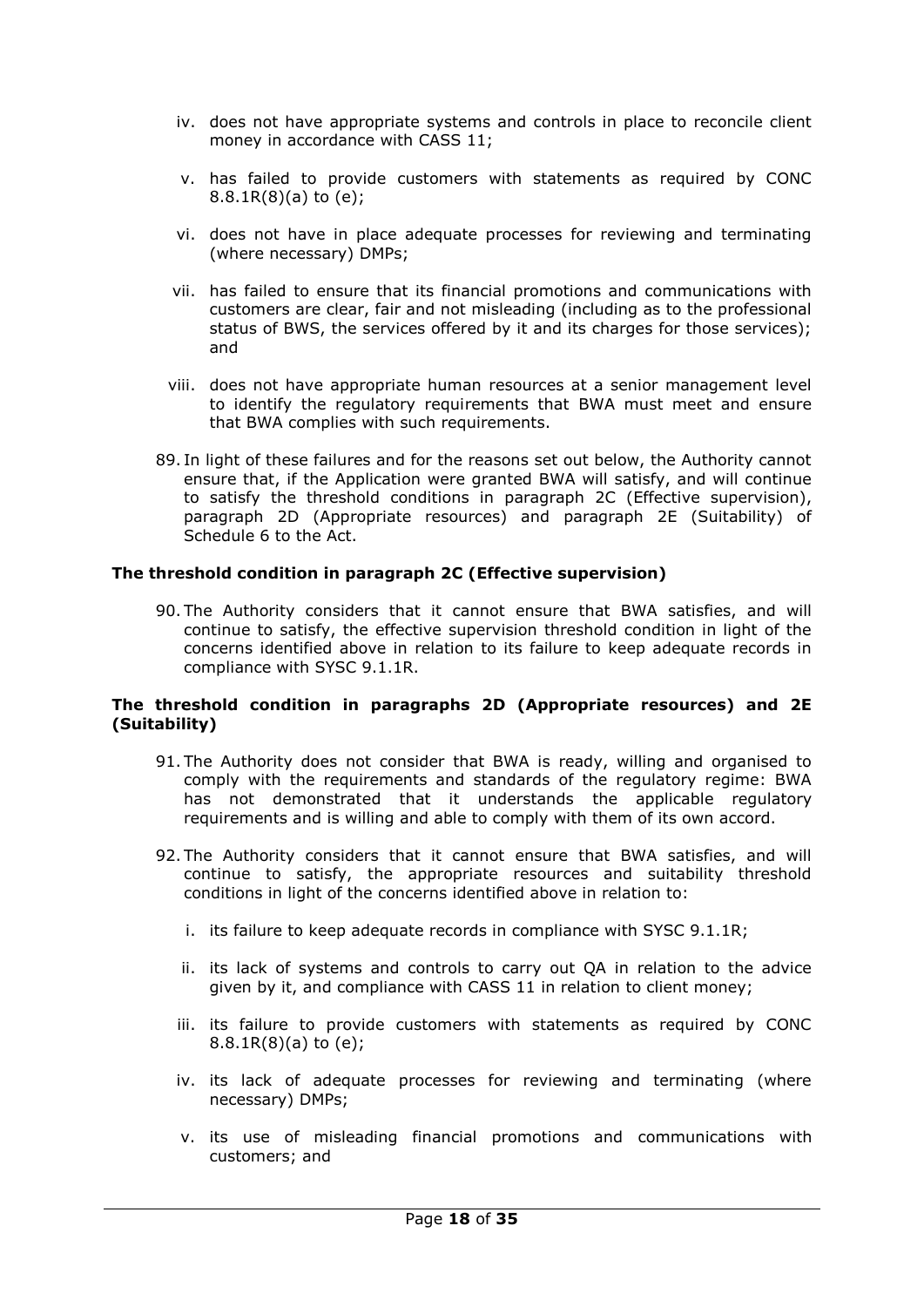- vi. its lack of appropriate human resources at a senior management level.
- 93. The Authority is particularly concerned by BWA's failure to demonstrate that it complies with SYSC 9.1.1R. As part of its assessment of the Application, the Authority sought to assess the quality of the firm's debt advice by way of a review of 19 files against the requirements in CONC 8. However, the firm's deficiencies in its record-keeping have prevented the Authority from satisfying itself that BWA's advice is of a satisfactory standard.
- 94. The Authority has raised these concerns with BWA, but BWA's responses further evidence that it is not ready, willing and organised to comply with the applicable regulatory requirements: it has failed to demonstrate that it has in practice resolved these failings. BWA has not demonstrated that the firm understands the regulatory rules applicable to it (for example as regards record-keeping) and is both willing and able to comply with them.
- 95.BWA has had ample opportunity to ensure that it complies with the regulatory regime, as it holds an interim permission and has therefore been required to comply with the Authority's regulatory requirements and standards since 1 April 2014. It has also had ample opportunity during the Application process to take steps to improve its level of compliance with the applicable regulations. Aside from the changes to its contract as set out above, which alleviate to some extent the Authority's concerns about the failure to give an adequate explanation of important contract terms to customers, it has not taken the opportunity to do so.
- 96. For these reasons, the Authority cannot ensure that, were the Application to be granted, BWA satisfies, and would continue to satisfy, the threshold conditions in paragraphs 2C, 2D and 2E of Schedule 6 to the Act in relation to the regulated activities for which it seeks permission.

## **REPRESENTATIONS**

97.Annex B contains a brief summary of the key representations made by BWA and how they have been dealt with. In making the decision which gave rise to the obligation to give this Notice, the Authority has taken into account all of the representations made by BWA, whether or not set out in Annex B.

## **IMPORTANT NOTICES**

98. This Final Notice is given under section 390 (1) of the Act.

## **Publication**

- 99.Sections 391(4), 391(6) and 391(7) of the Act apply to the publication of information about the matter to which this Notice relates. Under those provisions, the Authority must publish such information about the matter to which this Notice relates as the Authority considers appropriate. The information may be published in such manner as the Authority considers appropriate. However, the Authority may not publish information if such publication would, in the opinion of the Authority, be unfair to you or prejudicial to the interests of consumers or detrimental to the stability of the UK financial system.
- 100. The Authority intends to publish such information about the matter to which this Final Notice relates as it considers appropriate.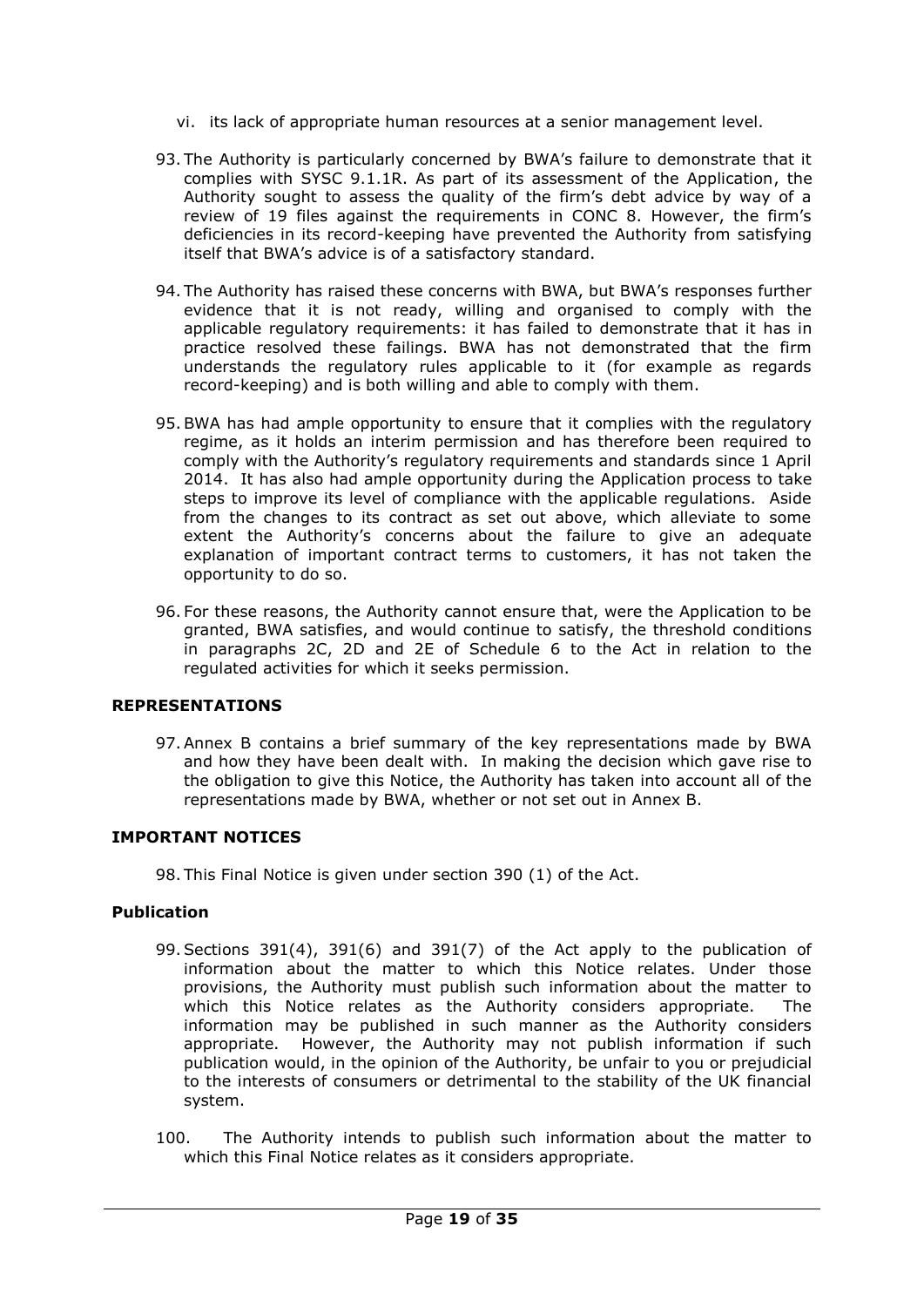## **Authority contacts**

101. For more information concerning this matter generally, contact Marina Lancaster, Manager, Lending and Intermediaries, Supervision Retail and Authorisations Division at the Authority (direct line: 020 7066 5250 / email: marina.lancaster@fca.org.uk).

**Chair of the Regulatory Decisions Committee**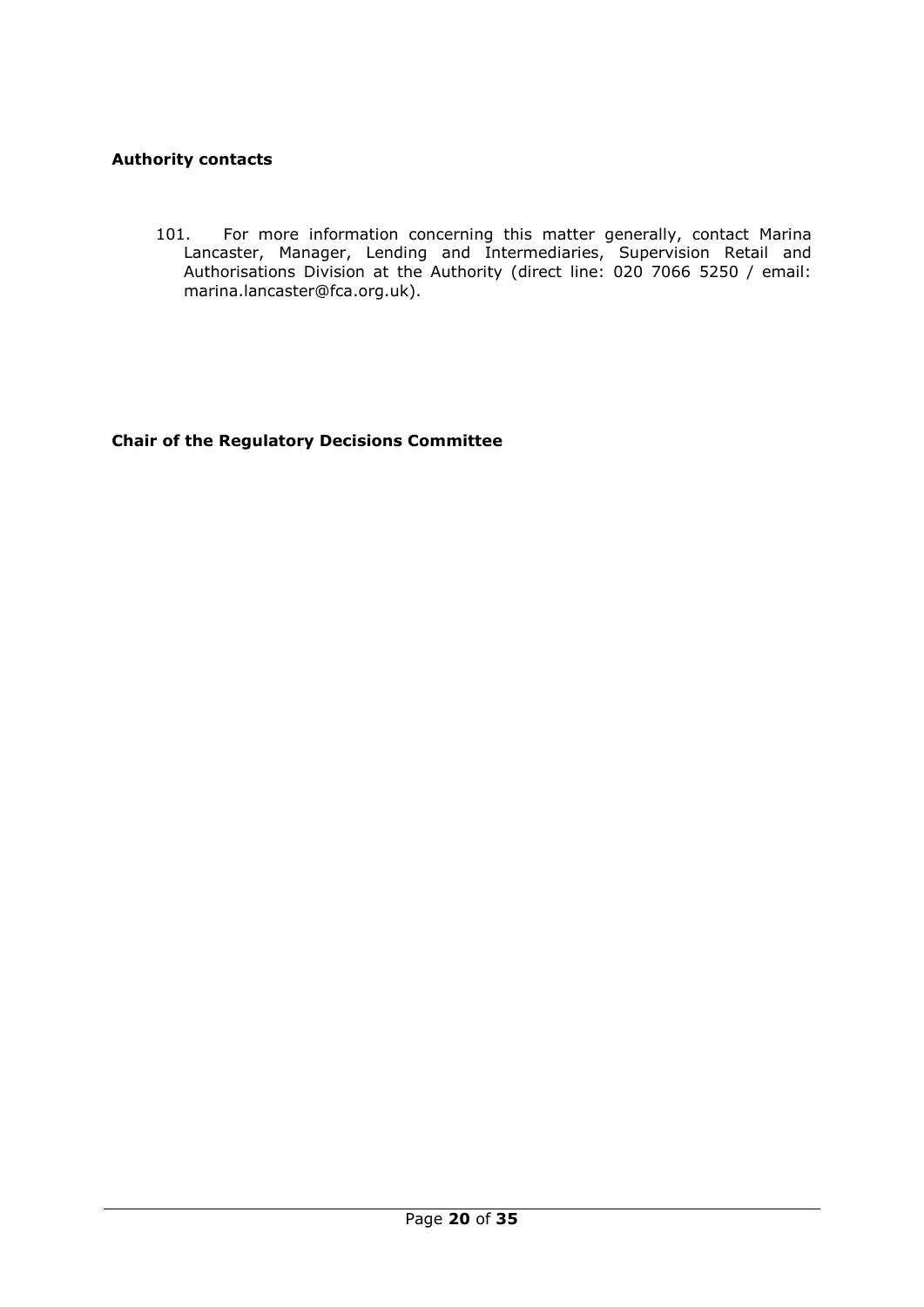## **ANNEX A**

### **RELEVANT REGULATORY PROVISIONS**

### **Relevant Statutory Provisions**

- 1. Section 55A(1) of the Act provides for an application for permission to carry on one or more regulated activities to be made to the appropriate regulator. Section 55A(2) defines the "appropriate regulator" for different applications.
- 2. Section 55B(3) of the Act provides that, in giving or varying permission, imposing or varying a requirement, or giving consent, under any provision of Part 4A of the Act, each regulator must ensure that the person concerned will satisfy, and continue to satisfy, in relation to all of the regulated activities for which the person has or will have permission, the threshold conditions for which that regulator is responsible.
- 3. The threshold conditions that relate to the current application are set out in Part 2 of schedule 6 of the Act. In brief, the threshold conditions relate to:
	- (1) Threshold condition 2B: Location of offices
	- (2) Threshold condition 2C: Effective supervision
	- (3) Threshold condition 2D: Appropriate resources
	- (4) Threshold condition 2E: Suitability
	- (5) Threshold condition 2F: Business model

## **Relevant provisions of the Authority's Handbook**

### *Threshold Conditions - COND*

4. In exercising its powers in relation to the granting of a Part 4A permission, the Authority has regard to guidance published in the Authority's Handbook, including the part entitled 'Threshold Conditions' (COND"). Provisions relevant to the consideration of the current application are set out below.

### *General guidance*

- 5. COND 1.3.2G(2) states that, in relation to threshold conditions 2D to 2F, the Authority will consider whether a firm is ready, willing and organised to comply on a continuing basis with the requirements and standards under the regulatory system which will apply to the firm if it is granted Part 4A permission.
- 6. COND 1.3.3BG provides that, in determining whether the firm will satisfy, and continue to satisfy, the Authority threshold conditions, the Authority will have regard to all relevant matters, whether arising in the United Kingdom or elsewhere.
- 7. COND 1.3.3CG provides that, when assessing the Authority threshold conditions, the Authority may have regard to any person appearing to be, or likely to be, in a relevant relationship with the firm, in accordance with section 55R of FSMA (Persons connected with an applicant). For example, a firm's controllers, its directors or partners, other persons with close links to the firm (see COND 2.3), and other persons that exert influence on the firm which might pose a risk to the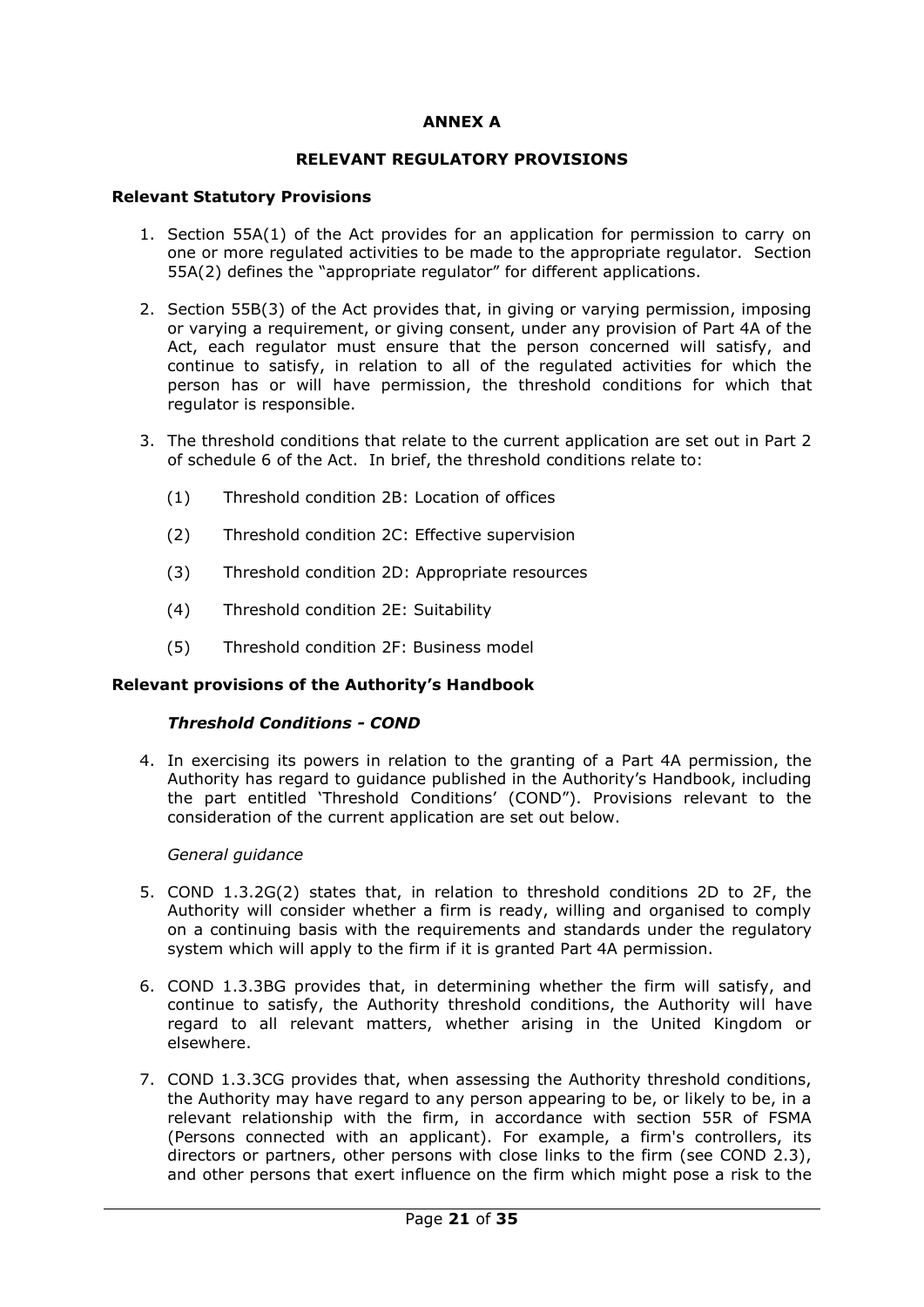firm's satisfaction of the Authority threshold conditions, would be in a relevant relationship with the firm.

*Threshold condition 2C: Effective supervision*

- 8. COND 2.3.1A(1) states that a firm must be capable of being effectively supervised by the Authority having regard to all the circumstances including the way in which the firm's business is organised.
- 9. COND 2.3.3G states that, when the Authority is assessing threshold condition 2C, factors which the Authority will take into consideration include, among other things, whether it is likely that the Authority will receive adequate information from the firm, and those persons with whom the firm has close links, to enable it to determine whether the firm is complying with the requirements and standards under the regulatory system for which the Authority is responsible and to identify and assess the impact on its statutory objectives; this will include consideration of whether the firm is ready, willing and organised to comply with Principle 11 (Relations with regulators) and the rules in SUP on the provision of information to the Authority.

*Threshold condition 2D: Appropriate resources*

- 10.COND 2.4.1A (1) states that the resources of a firm must be appropriate in relation to the regulated activities that the firm carries on or seeks to carry on.
- 11.COND 2.4.1A(4) states the matters which are relevant in determining whether a firm has appropriate non-financial resources include the skills and experience of those who manage the firm's affairs and whether the firm's non-financial resources are sufficient to enable the firm to comply with requirements imposed or likely to be imposed on the firm by the Authority in the course of the exercise of its functions
- 12.COND 2.4.2G(2) states that the Authority will interpret the term 'appropriate' as meaning sufficient in terms of quantity, quality and availability, and 'resources' as including all financial resources (though only in the case of firms not carrying on, or seeking to carry on, a PRA-regulated activity), non-financial resources and means of managing its resources; for example, capital, provisions against liabilities, holdings of or access to cash and other liquid assets, human resources and effective means by which to manage risks.
- 13.COND 2.4.2G(3) states that high level systems and control requirements are in SYSC. The Authority will consider whether the firm is ready, willing and organised to comply with these and other applicable systems and controls requirements when assessing if it has appropriate non-financial resources for the purpose of the threshold conditions set out in threshold condition 2D.
- 14.COND 2.4.4G states that, when assessing whether a firm has appropriate resources, the Authority will have regard to matters including:
	- (d) Whether the firm has taken reasonable steps to identify and measure any risks of regulatory concern that it may encounter in conducting its business and has installed appropriate systems and controls and appointed appropriate human resources to measure them prudently at all times.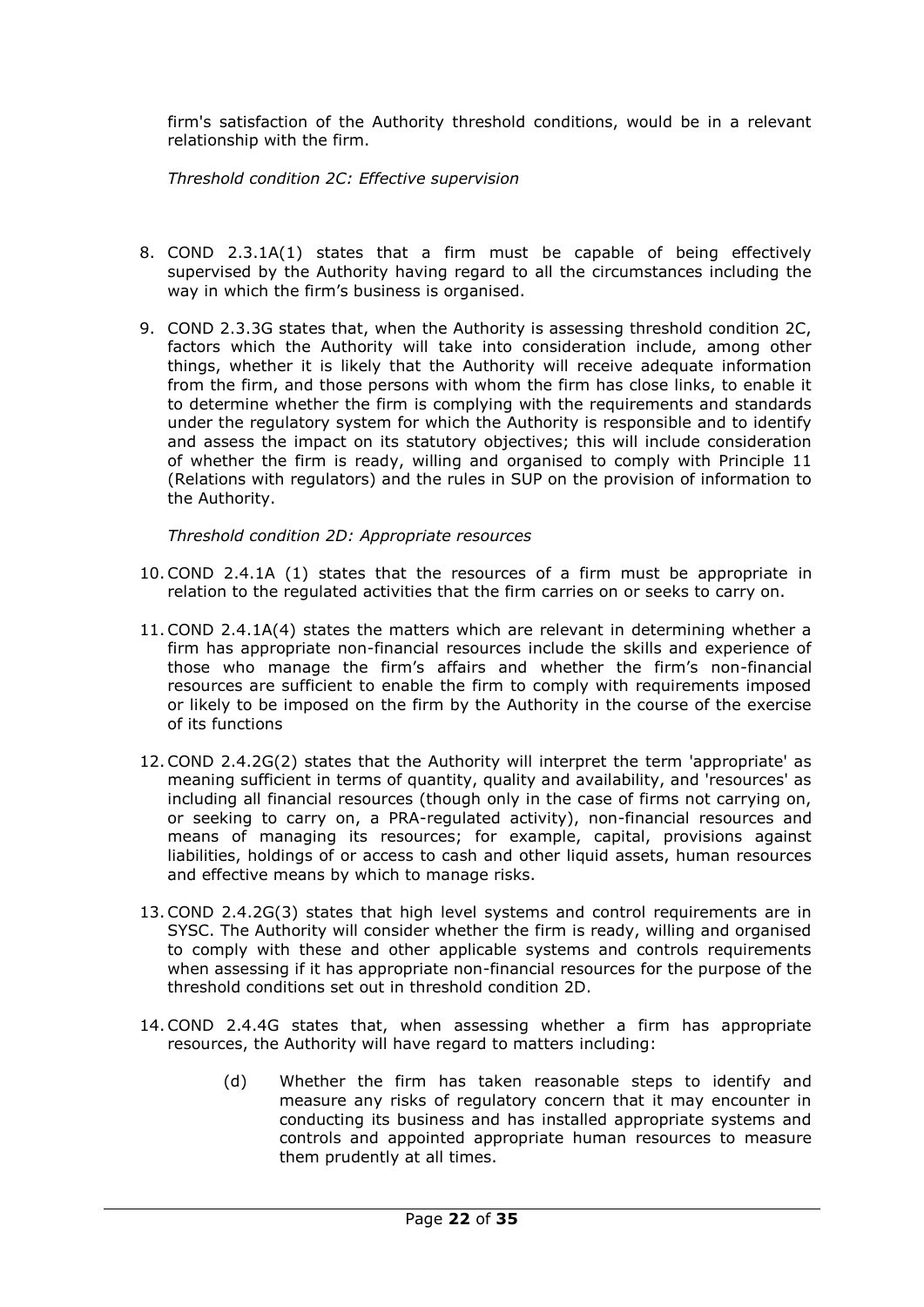(f) Whether the resources of the firm are commensurate with the likely risks it will face.

*Threshold condition 2E: Suitability*

- 15.COND 2.5.1A(1) states that the applicant must be a fit and proper person having regard to all the circumstances, including:
	- (c) the need to ensure that A's affairs are conducted in an appropriate manner, having regard in particular to the interests of consumers and the integrity of the UK financial system.
	- (e) whether those who manage A's affairs have adequate skills and experience and act with probity
	- (f) whether A's business is being, or is to be, managed in such a way as to ensure that its affairs will be conducted in a sound and prudent manner
- 16.COND 2.5.2G(2)G states that the Authority will also take into consideration anything that could influence a firm's continuing ability to satisfy threshold condition 2E. Examples include the firm's position within a UK or international group, information provided by overseas regulators about the firm, and the firm's plans to seek to vary its Part 4A permission to carry on additional regulated activities once it has been granted that permission.
- 17.COND 2.5.4G(2)(c)G states that examples of the kind of general considerations to which the Authority may have regard when assessing whether a firm will satisfy, and continue to satisfy, threshold condition 2E include whether the firm:
	- (a) conducts, or will conduct, its business with integrity and in compliance with proper standards;
	- (b) has, or will have, a competent and prudent management; and
	- (c) whether the firm can demonstrate that it conducts, or will conduct, its affairs with the exercise of due skill, care and diligence.
- 18.COND 2.5.6G provides that examples of the kind of particular considerations to which the Authority may have regard when assessing whether a firm will satisfy, and continue to satisfy, this threshold condition include, but are not limited to, whether:
	- (1) The firm has been open and co-operative in all its dealings with the Authority and any other regulatory body (see Principle 11 (Relations with regulators)) and is ready, willing and organised to comply with the requirements and standards under the regulatory system (such as the detailed requirements of SYSC and, in relation to a firm not carrying on, or seeking to carry on, a PRA-regulated activity only, the Prudential Standards part of the Authority Handbook) in addition to other legal, regulatory and professional obligations; the relevant requirements and standards will depend on the circumstances of each case, including the regulated activities which the firm has permission, or is seeking permission, to carry on;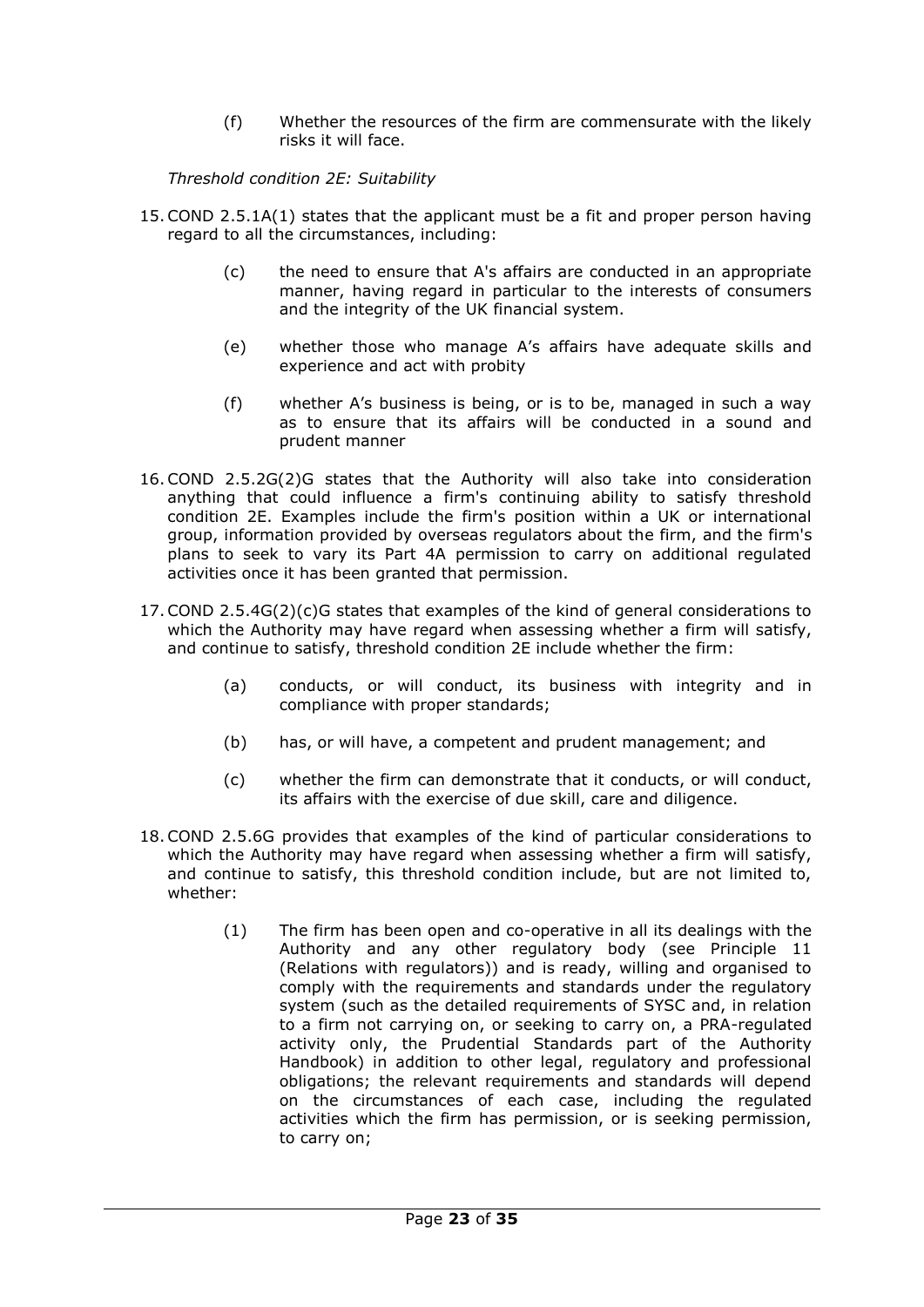- (1A) The firm has made arrangements to put in place an adequate system of internal control to comply with the requirements and standards for which the Authority is responsible under the regulatory system;
- (7)(a) the firm has put in place procedures which are reasonably designed to ensure that it has made its employees aware of, and compliant with, those requirements and standards under the regulatory system that apply to the firm for which the Authority is responsible and the regulated activities for which it has, or will have permission;
- (7)(c) the firm has put in place procedures which are reasonably designed to determine that its employees are acting in a way compatible with the firm adhering to those requirements and standards; and
- (10) the governing body of the firm is made up of individuals with an appropriate range of skills and experience to understand, operate and manage the firm's regulated activities.

## *Consumer Credit Sourcebook - CONC*

- 19. This section of the Handbook is the specialist sourcebook for credit-related regulated activities. As provided in CONC 1.1.2G, the purpose of CONC is to set out the detailed obligations that are specific to credit-related regulated activities and activities connected to those activities carried on by firms. These build on and add to the high-level obligations, for example, in PRIN, GEN and SYSC, and the requirements in or under the CCA.
- 20.CONC 3.3.1R(1) states that a firm must ensure that a communication or financial promotion must be clear, fair and not misleading.
- 21.CONC 3.3.10G(8) gives as an example of a practice that is likely to contravene the clear, fair and not misleading rule in CONC 3.3.1R "emphasising any savings available to a customer by proposing to reschedule a customer's debts, without explaining that a lender is not obliged to accept less in settlement of the customer's debts than it is entitled to, nor to freeze interest and charges and that the result may be to increase the total amount payable or the period over which it is to be paid and to impair the customer's credit rating".
- 22.CONC 3.9.3R states that a firm must ensure that a financial promotion or a communication with a customer (to the extent a previous communication to the same customer has not included the following information) includes:
	- (3) a statement setting out the level of fees charged for the firm's services, how they are calculated, what service they cover and where it is not possible to state an exact amount, a reasonable estimate of the anticipated fees, or the average level of its fees, for the service in question;
	- (4) a statement of whether any aspect of the services is provided by a third party or at extra cost;
	- (5) a statement that a customer may be eligible under the Financial Ombudsman Service and referring by a link or otherwise to the information the firm is required to publish under DISP 1.2.1R (1);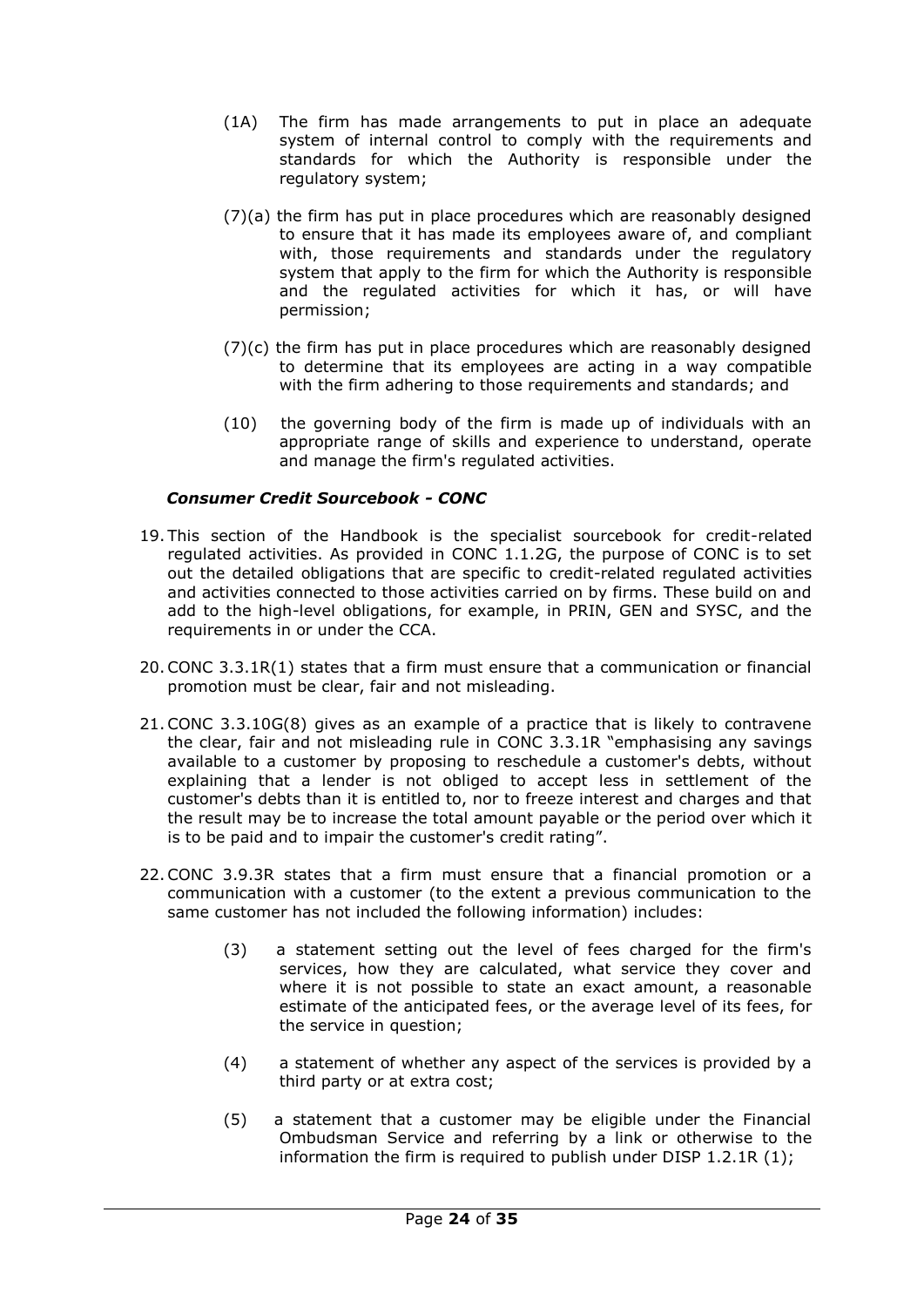- (6) where this is the case, a statement that the firm's service is profitseeking;
- (7) where this is the case, a statement that the firm's service is offered in return for payment from the customer;
- (8) other than for a not-for-profit debt advice body, a reference to impartial information and to sources of assistance from not-forprofit debt advice bodies;
- (9) where the financial promotion or communication sets out detail of how a customer might resolve debt problems by explaining options, the most important actual or potential advantages, disadvantages and risk of each option, including those of the debt solution offered by the firm;
- (10) a statement setting out the likely adverse effect of entering into the debt solution in question on the customer's credit rating;
- (11) a statement setting out that evidence of entering into an individual voluntary arrangement, a debt relief order or a protected trust deed will be entered on a public register;
- (12) where applicable, a statement setting out that a debt solution is only available in a particular country of the UK;
- (13) where entry into a debt solution with the firm will lead to a period when payments to a customer's lenders or owners (in whole or in part) are not made or are retained by the firm, a warning of the likelihood of falling into arrears or increasing arrears and an explanation of when distributions would be made to lenders or owners;
- (14) a statement of the risks of entering into an individual voluntary arrangement or a protected trust deed, as the case may be, including of the following risks:
	- (a) if the arrangement or deed fails, the risk of bankruptcy;
	- (b) homeowners may need to release equity from the value of their homes to pay off debts, and that a remortgage may attract higher interest rates or, if no remortgage is available, an individual voluntary arrangement may be extended for 12 months;
	- (c) there are restrictions on the expenditure of a person who enters into an individual voluntary arrangement or a protected trust deed;
	- (d) the customer's lenders or owners may not approve the individual voluntary arrangement or the protected trust deed;
	- (e) only unsecured debts included within the individual voluntary arrangement or protected trust deed may be discharged at the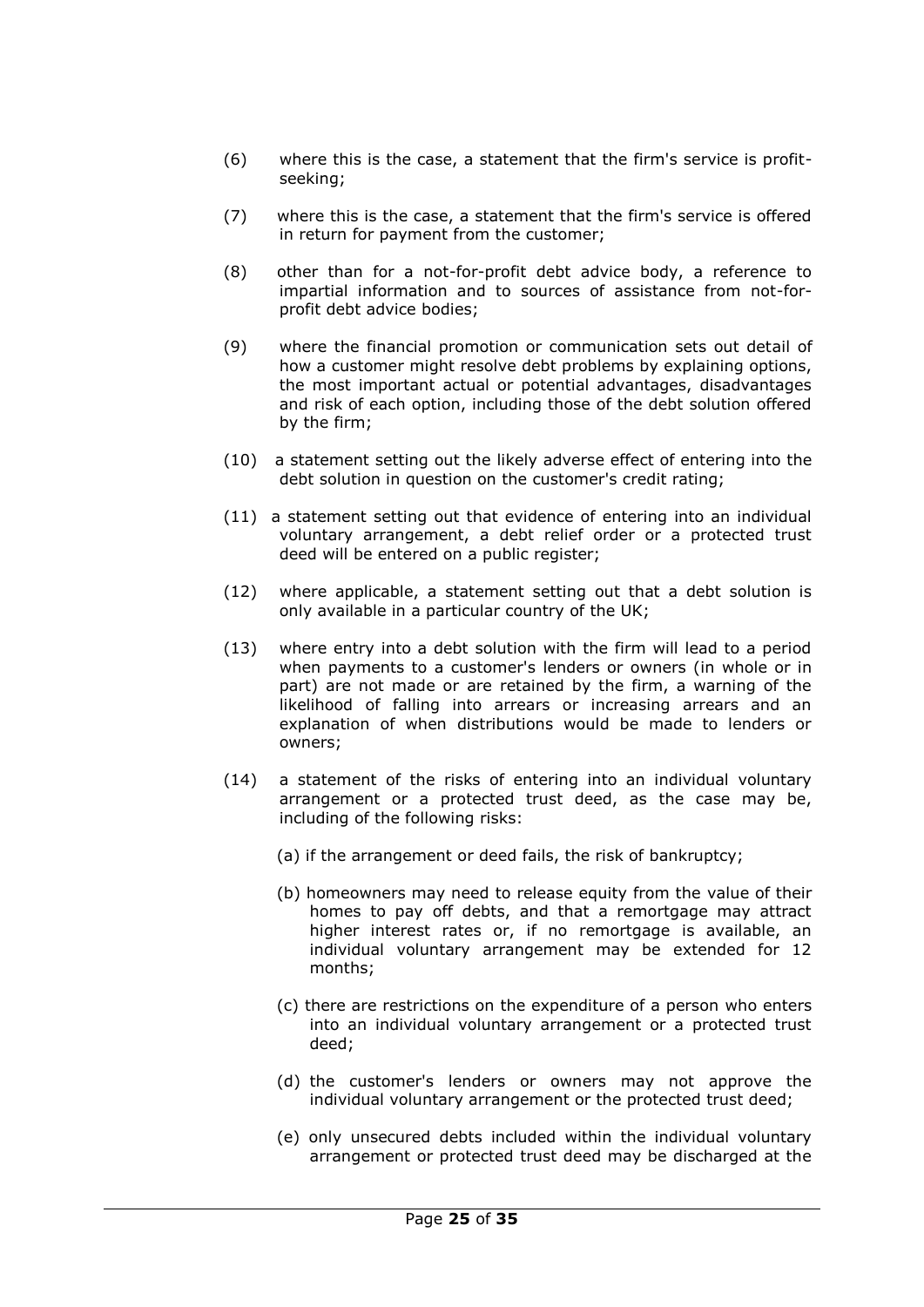end of the period and unsecured debts not included remain outstanding; and

- (15) a statement that where another option for dealing with a customer's debts is available, that another option is available and may be suitable for the customer.
- 23.CONC 8.2.4R states that a debt management firm must prominently include:
	- (2) on its web-site the following link to the Money Advice Service website (https://www.moneyadviceservice.org.uk/en/tools/debtadvice-locator).
- 24. CONC 8.3.2R states that a firm must ensure that:
	- (1) all advice given and action taken by the firm:
		- (a) has regard to the best interests of the customer;
		- (b) is appropriate to the individual circumstances of the customer; and
		- (c) is based on a sufficiently full assessment of the financial circumstances of the customer;
	- (2) customers receive sufficient information about the available options identified as suitable for the customers' needs; and
	- (3) it explains the reasons why the firm considers the available options suitable and other options unsuitable.
- 25.CONC 8.3.4R states that a firm must ensure that advice provided to a customer, whether before the firm has entered into contract with the customer or after, is provided in a durable medium and:
	- (1) makes clear which debts will be included in any debt solution and which debts will be excluded from any debt solution;
	- (2) makes clear the actual or potential advantages, disadvantages, costs and risks of each option available to the customer, with any conditions that apply for entry into each option and which debts may be covered by each option;
	- (3) warns the customer:
		- (a) of the actual or potential consequences of failing to continue to pay taxes, fines, child support payments and debts which could result in loss of access to essential goods or services or repossession of, or eviction from, the customer's home;
		- (b) of the actual or potential consequences of not continuing to make repayments under credit agreements or consumer hire agreements;
		- (c) of the actual or potential consequences of ignoring correspondence or other contact from lenders and those acting on behalf of lenders;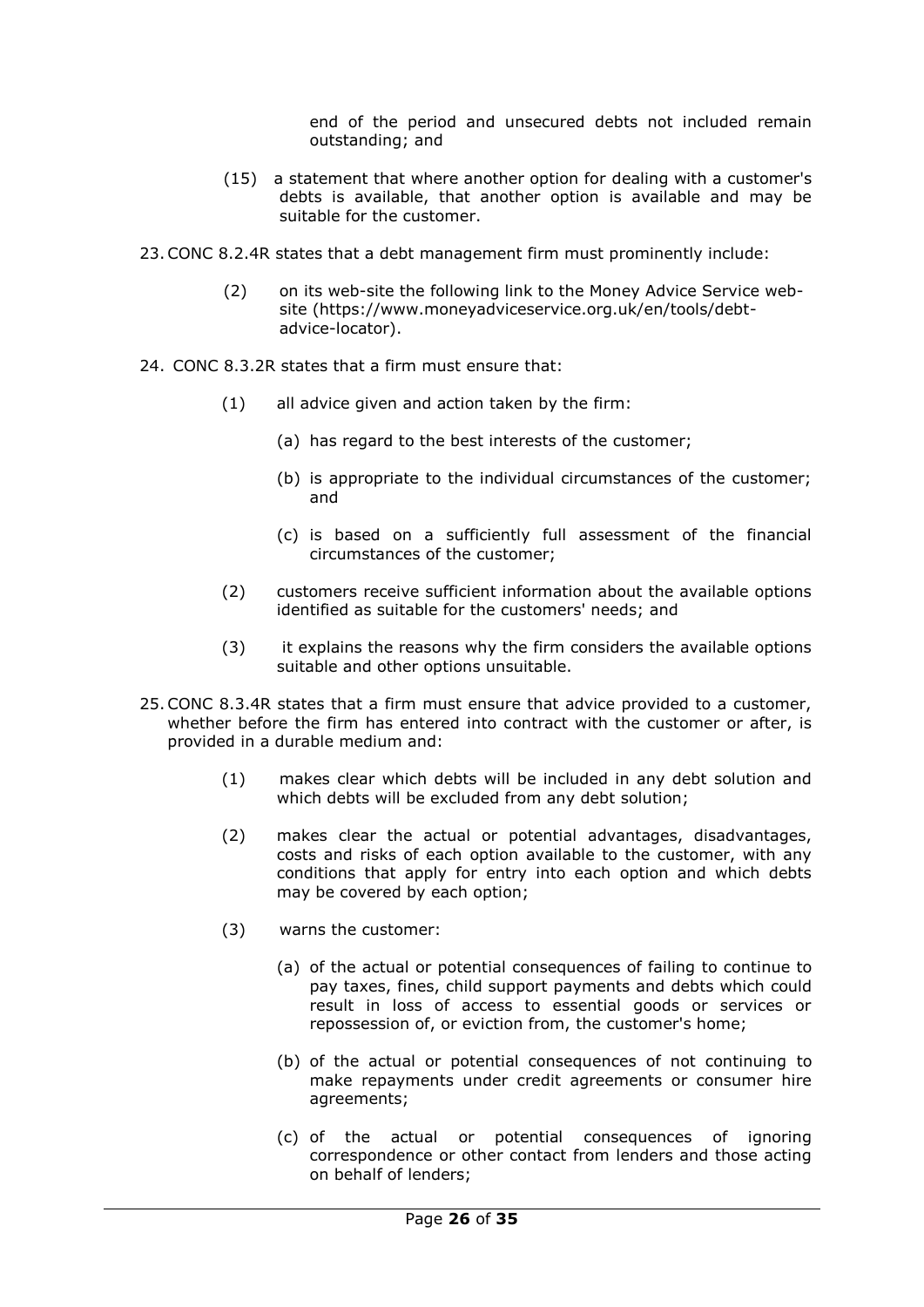- (d) that action to recover debts may be commenced, which may involve further cost to the customer; and
- (e) that by entering into a DMP or another non-statutory repayment plan there is no guarantee that any current recovery or legal action will be suspended or withdrawn.

26.CONC 8.3.7R states that a firm must:

- (2) before giving any advice or any recommendation on a particular course of action in relation to the customer's debts, carry out a reasonable and reliable assessment of:
	- (a) the customer's financial position (including the customer's income, capital and expenditure);
	- (b) the customer's personal circumstances (including the reasons for the financial difficulty, whether it is temporary or longer term and whether the customer has entered into a debt solution previously and, if it failed, the reason for its failure); and
	- (c) any other relevant factors (including any known or reasonably foreseeable changes in the customer's circumstances such as a change in employment status);
- (5) seek to ensure that a customer understands the options available and the implications and consequences for the customer of the firm's recommended course of action.
- 27.CONC 8.5.1R states that a firm must ensure that a financial statement sent to a lender on behalf of a customer:
	- (1) is accurate and realistic and must present a sufficiently clear and complete account of the customer's income and expenditure, debts and the availability of surplus income.
- 28. CONC 8.5.4R states that a firm must:
	- (1) take reasonable steps to verify the customer's identity, income and outgoings;
	- (2) seek explanations if a customer indicates expenditure which is particularly high or low.
- 29.CONC 8.8.1R states that a firm in relation to a customer with whom it has entered into a DMP must:
	- (2) regularly monitor and review the financial position and circumstances of the customer;
	- (3) adapt the DMP to take into account relevant changes in the financial position and circumstances of the customer;
	- (8) provide a statement to the customer at the start of the DMP, and at least annually or at the customer's reasonable request, setting out: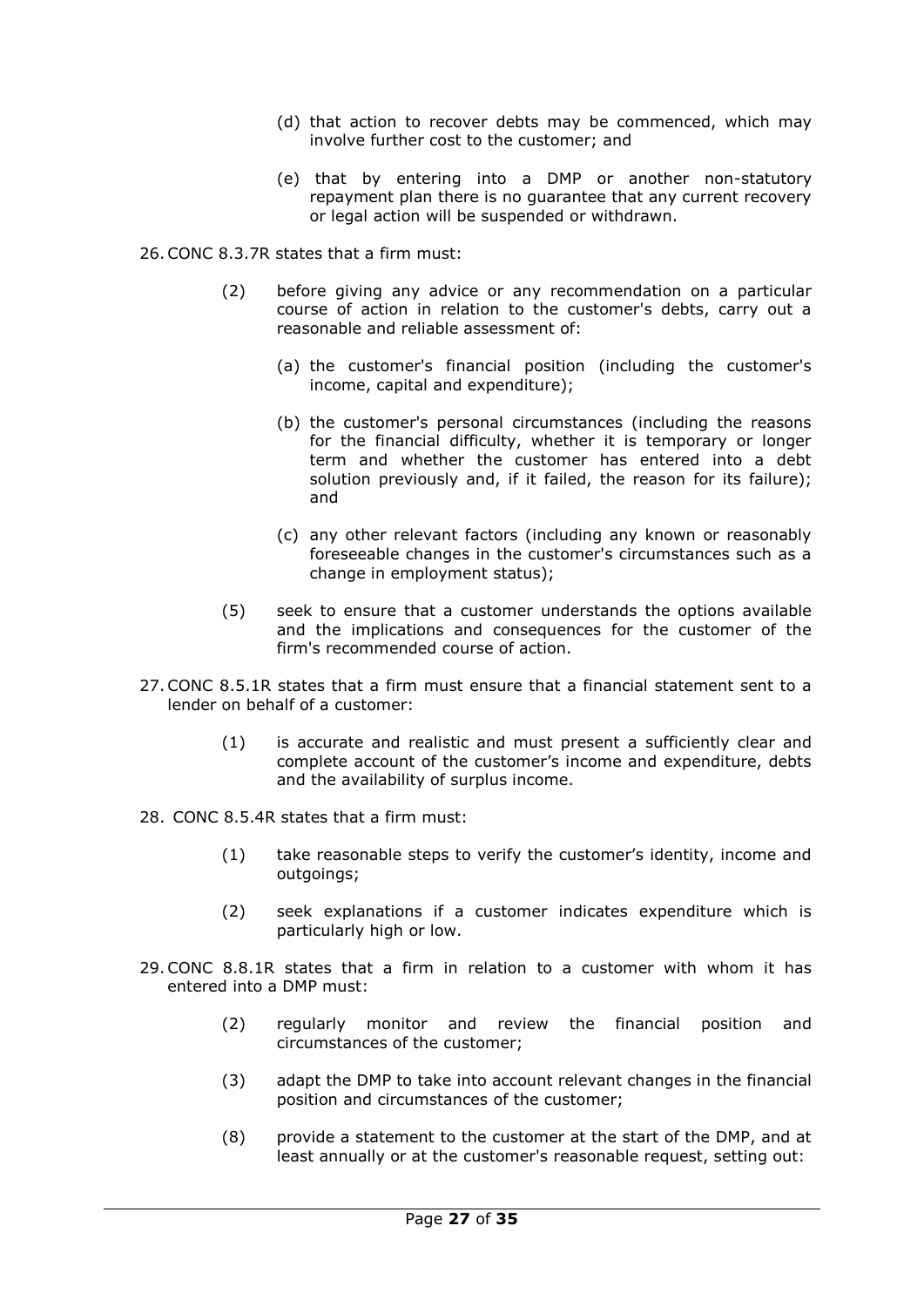- (a) a balance showing the amount owed by the customer, including any interest charges at the beginning of the statement period;
- (b) fees, charges and other costs applied over the period of the statement, including any upfront fee or deposit, such as an initial arrangement fee, an arrangement fee, any periodic or management or administrative fee, any cancellation fee and any other costs incurred under the contract
- (c) a narrative explaining the type of fee applied, how the fee is calculated and to what it applies;
- (d) the duration or estimated duration of the contract; and
- (e) the total cost of the firm's service over the duration or estimated duration of the contract.

### *Senior Management Arrangements, System and Controls - SYSC*

- 30. This section of the Handbook sets out the responsibilities of directors and senior management.
- 31.SYSC 6.1.1R states a firm must establish, implement and maintain adequate policies and procedures sufficient to ensure compliance of the firm including its managers, employees and appointed representatives (or where applicable, tied agents) with its obligations under the regulatory system
- 32.SYSC 9.1.1R states a firm must arrange orderly records to be kept of its business and internal organisation, including all services and transactions undertaken by it, which it must be sufficient to enable the appropriate regulator to monitor the firm's compliance with the requirements under the regulatory system, and in particular to ascertain that the firm has complied with all obligations with respects to clients.

## *CASS Client Assets*

- 33.CASS 11.11.3R states a CASS debt management firm must maintain its records and accounts in a way that ensures their accuracy and, in particular, their correspondence to the client money held for individual clients.
- 34.CASS 11.11.6G states so that a CASS debt management firm may check that it has sufficient money segregated in its client bank accounts to meet its obligations to clients for whom it is undertaking debt management activity, it is required periodically to carry out reconciliations of its internal records and accounts to check that the total amount of client money that it should have segregated in client bank accounts is equal to the total amount of client money it actually has segregated in client bank accounts. CASS 11.11.8R to CASS 11.11.23R provide rules that the different types of CASS debt management firm are obliged to follow to meet this obligation.
- 35.CASS 11.11.17G states for a CASS small debt management firm to demonstrate it has maintained its records and accounts in a way envisaged by CASS 11.11.3R, it should carry out checks of its internal records and accounts that are reasonable and proportionate to its business. CASS 11.11.8R provides a rule that a CASS small debt management firm is obliged to follow to meet this obligation.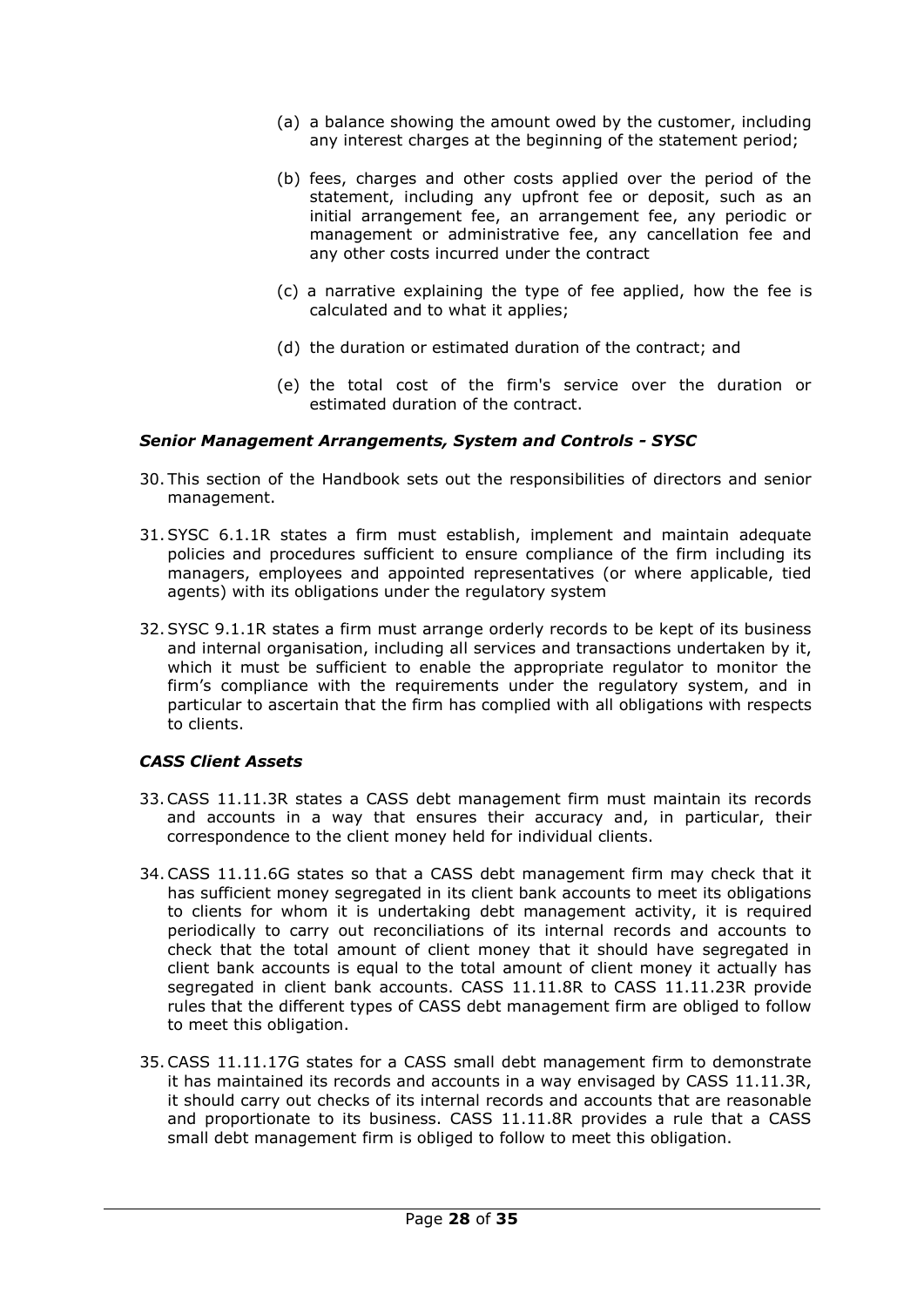- 36.CASS 11.11.8R states a CASS small debt management firm must undertake periodic checks of its internal accounts and records to ensure that the amount of money it holds in its client bank accounts is equal to the amount of client money that should be segregated under CASS 11.9.
- 37.CASS 11.11.10G states the checks that a CASS small debt management firm is required to undertake under CASS 11.11.8R include checking that its internal records and accounts accurately record the balances of client money held in respect of individual clients, and that the aggregate of those individual client money balances are equal to the total client money segregated in its client bank accounts. In undertaking the comparison between the internal records of balances of client money and the client money segregated in client bank accounts, a firm should use the previous day's closing client money balances and should compare those with other records relating to the same day. In determining an appropriate frequency for its record checks, a firm should consider the volume and frequency of transactions in its client bank accounts.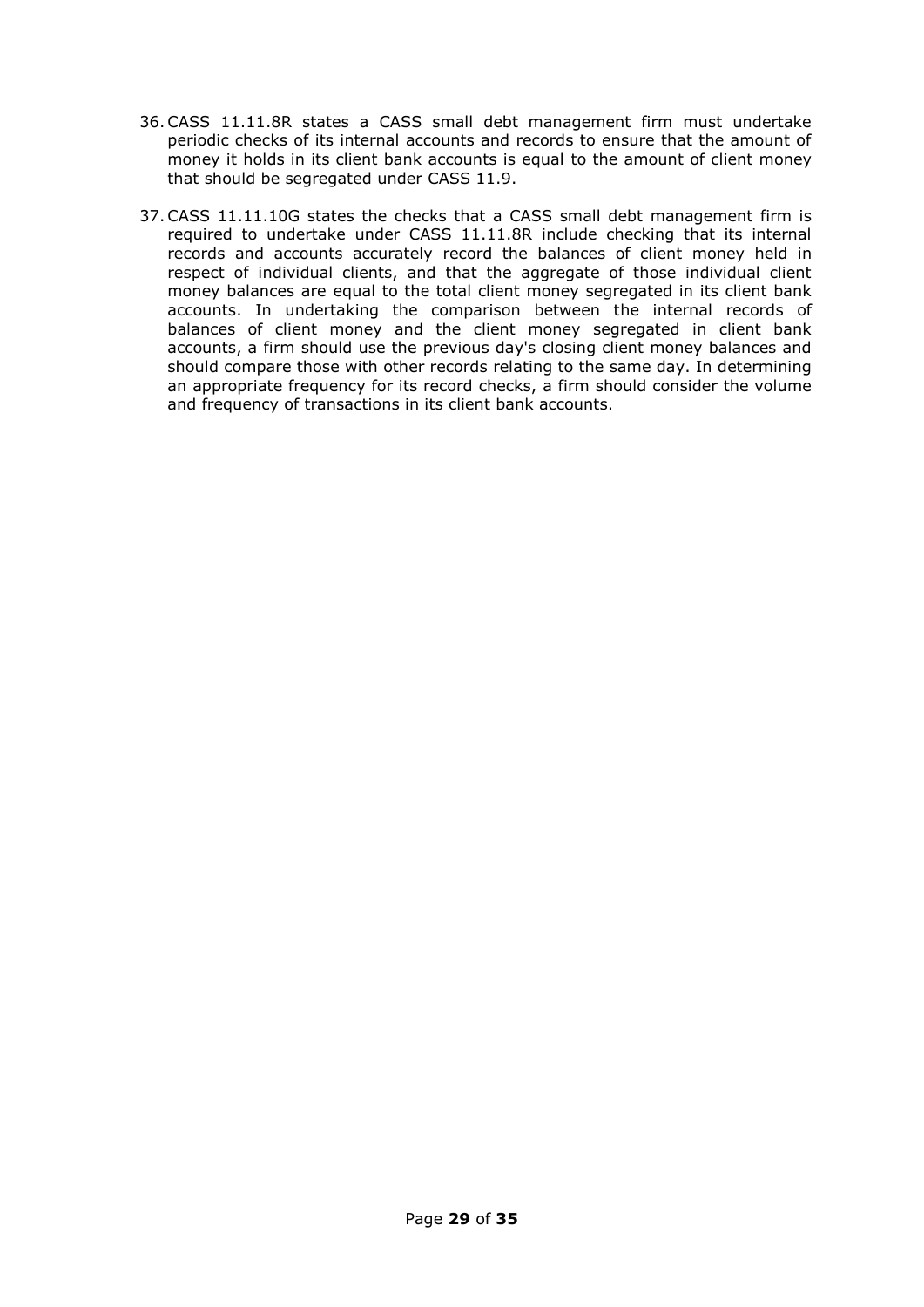## **ANNEX B**

## **REPRESENTATIONS**

1. BWA's representations (in italics), and the Authority's conclusions in respect of them, are set out below.

### BWA is a firm of solicitors

- 2. *BWA is a firm of solicitors, which also carries on debt counselling and debt adjusting. An application had been made to the SRA for registration and BWA had understood it to have been granted. After an issue was raised by the Authority, BWA had been shocked to discover that the registration had been closed down (which was an error on the part of the SRA). A renewed application has been submitted in respect of BWA; when this is granted BWA will revert to being a firm of solicitors.*
- 3. *In any event, Allansons LLP, which owns BWA, is a firm of solicitors regulated by the SRA. As such, it is entitled to conduct activities which are regulated activities under the Act under the terms of a general licence granted to the Law Society.*
- 4. Based on the information summarised at paragraph [60] of this Notice, the Authority is satisfied that BWA is not a firm of solicitors registered with the SRA; nor has the Authority been provided with any evidence of BWA ever having been so registered, or of any error on the part of the SRA in this regard. The Authority notes that BWA's representations on this matter assert on the one hand that is a firm of solicitors, but on the other hand implicitly acknowledge that it does not have that status. While BWA is owned by a firm of solicitors, Allansons LLP, it is misleading of BWA to represent itself as having that status.
- 5. There is no general licence granted to the Law Society (or to the SRA). The OFT did provide a general licence but that has not been continued by the Authority on taking over responsibility for the regulation of consumer credit firms. BWA may have in mind an exemption in respect of debt management activities pursuant to article 39K of the RAO; this applies only in the course of providing advocacy or litigation services, not where solicitors are engaged to conduct debt management services only. It would also not apply to BWA, as the firm is not a firm of solicitors.

## BWA is willing to be regulated by the Authority, but the Authority has been unhelpful

- 6. *BWA is quite willing to be regulated by the Authority, and to meet the Authority's criteria and conditions. It would have hoped that the Authority would have offered assistance but BWA has been told by the Authority that being compliant is BWA's own obligation and the Authority will not provide any advice. Where BWA has managed to glean some advice, it has implemented it; if the steps taken are still not acceptable then it needs to know what is. BWA remains flexible and open to suggestions of any change that should be made.*
- 7. The expressed willingness of BWA to make changes appears to place reliance on the Authority to identify what changes should be made; this is inappropriate. It is not the role of the Authority to provide detailed feedback and guidance akin to that to be expected of a compliance consultant. It is the responsibility of the firm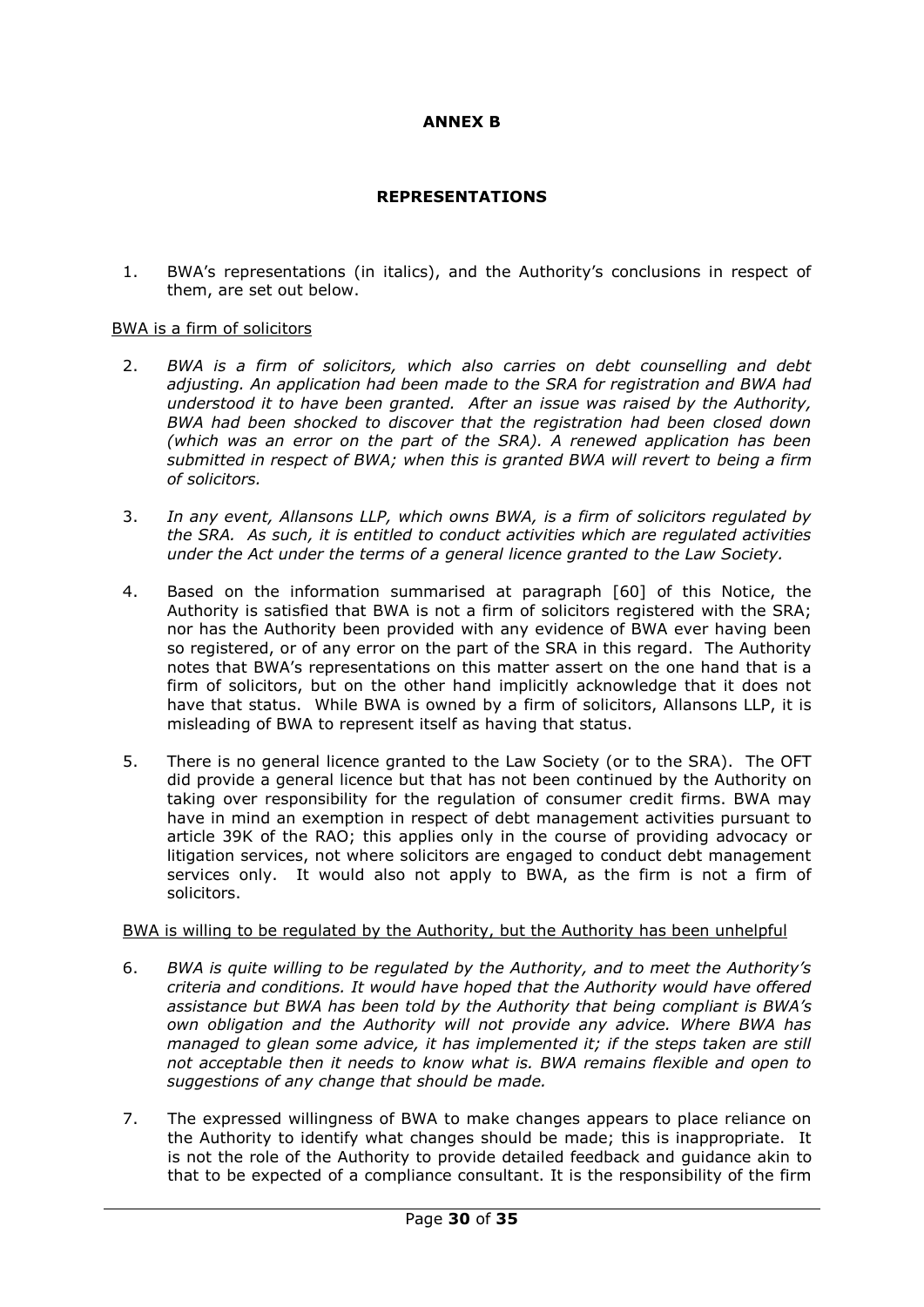to identify the requirements of the Authority applicable to its business; however, there is significant general information published by the Authority, to which BWA could access to assist it in doing so (including the "Dear CEO" letter of December 2016). It is of concern to the Authority that BWA has not used the time during which it has had interim permission to identify any changes to its practices and procedures necessary to comply fully with its regulatory obligations.

## Record-keeping

- 8. *BWA may have been hampered by not having call-recording facilities and having to rely on note-keeping. Call-recording is not affordable at present; it intended to implement this if the Authority were to grant the Application. While the notekeeping may have been shorthand in earlier cases it is now more detailed. BWA maintains that it gives appropriate advice. It has implemented a form (a copy of which has been provided to the Authority) which goes through all the appropriate steps to be taken and this is in use in respect of all new cases, detailing the advice given and the conclusion arrived at.*
- 9. *In the case of Customer A, the note of February 2017 was inadequate but this does not indicate that the client had not cooperated, nor that the I&E details were unknown. It is clear on the file that when the file was reviewed due to the change in circumstances reported by Customer A an up to date I&E was on the system and payment was reset to take into account the change of circumstances and the discussion with Customer A.*
- 10. *Customer A's file is only one of 40 requested by the Authority and this reflects the percentage of error.*
- 11. The Authority does not require firms to have call-recording facilities, although this is one way of meeting record-keeping requirements. BWA has provided no evidence to support its assertion that the notes taken by its staff have improved in terms of detail recorded. The form provided to the Authority, referred to in BWA's representation, appears in fact to be the "Client File Review Form" (see paragraphs 25 to 26 below) which appears to be intended to document a review of the file rather than record advice given; even if used as a record at the stage of the initial advice it would be inadequate for that purpose. As set out at paragraphs 36 to 40 of this Notice, the Authority has concerns about the advice given, but the records provided by BWA are inadequate to enable the Authority to form a concluded view as to the adequacy of the advice given.
- 12. In relation to Customer A, the Authority's concern is with the record-keeping, which BWA has admitted was inadequate. The Authority does not agree that it is clear from the records in this case what advice was given by BWA when it reviewed Customer A's position with that customer (if indeed such a review took place).
- 13. As set out at paragraph 33 of this Notice, the Authority considers the recordkeeping in all other files which it has reviewed to be of a similar poor standard to that in the case of Customer A. It does not agree with the comment by BWA that the percentage of error is represented by that file alone. It notes that BWA has not made any positive case that the records on any of the other files reviewed were, in fact, of a better standard than in the case of Customer A.

## The Authority's concerns with the advice given are unfounded

14. *A simple view of how long it will take to pay off a DMP at the current disposable income rate is only one measure of what is in the client's best interests. There*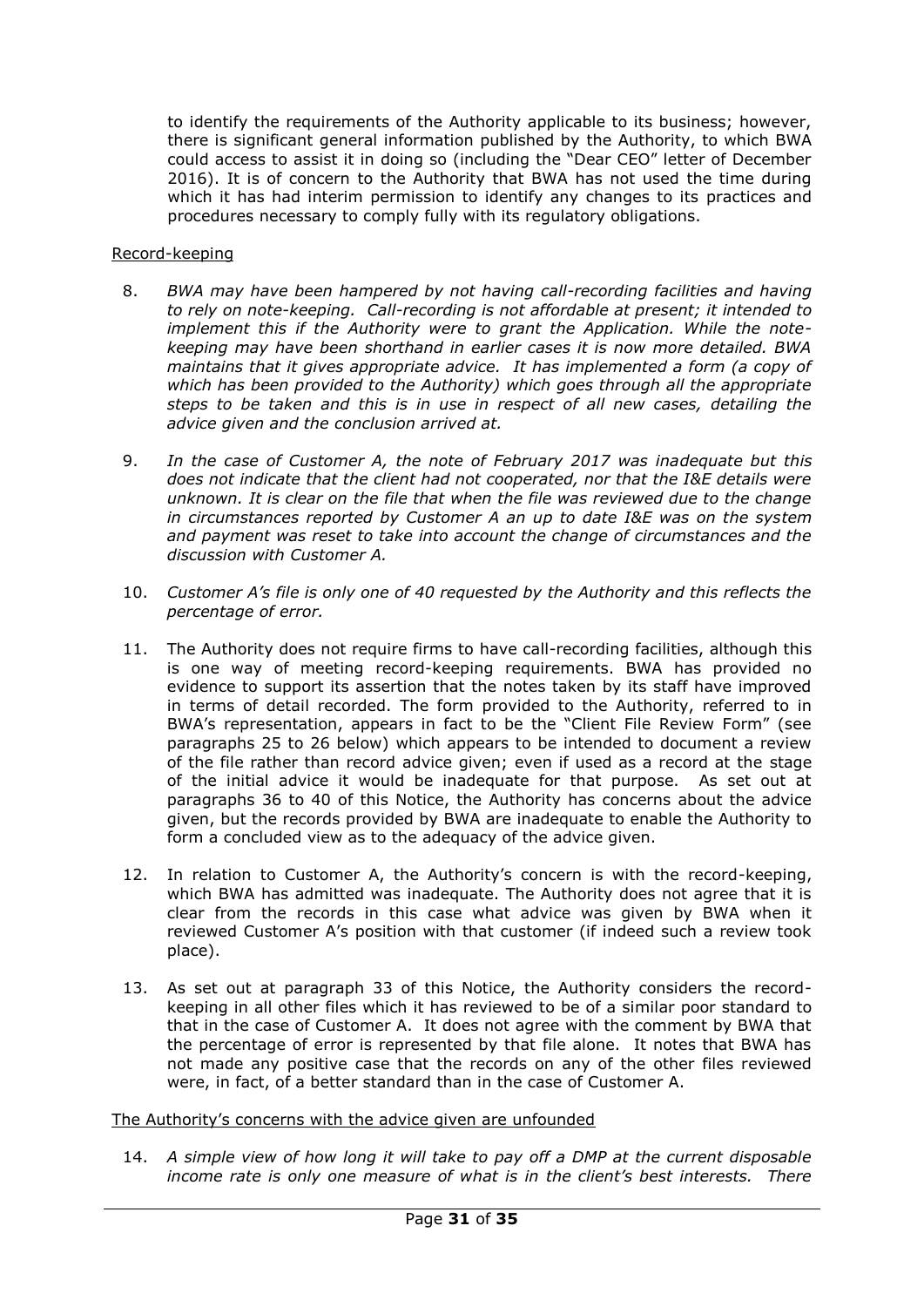*were overriding reasons why other options were not suitable for Customers C and D even though those might have got them out of debt sooner; for example, Customer C did not wish their spouse to know of their debt problems.* 

- 15. *In the case of Customer B, while it might have been possible to use the accumulated fund as a negotiating lever, it would not have been appropriate to do so before ascertaining whether the agreement was enforceable, which had not yet been done.*
- 16. *Customer E paid £8 to avoid a default notice in respect of the customer's credit agreement, which was in fact unenforceable. The customer decided to take their custom elsewhere and the accumulated fund (£602, not £588) was refunded.*
- 17. *It takes time to assess the enforceability of consumer credit agreements and so BWS cannot work out a client's true level of indebtedness at the outset of a DMP;*  rather it accumulates the customer's funds pending that assessment being *complete.*
- 18. *No customers have complained about the advice they have received from BWA and many have said they are very pleased with the service provided.*
- 19. In relation to Customers C and D, the matters raised by BWA in its representations are not evidenced on the relevant files. It is therefore not possible for the Authority to assess whether BWA's account of these matters is accurate and what was considered and discussed with the clients at the relevant times. The failure to record these factors increases the Authority's concerns with the record-keeping on these files, and does not allay its concerns with the quality of the advice given.
- 20. In relation to Customer B, the Authority remains of the view that the file failed to record any advice given to the customer in relation to how the customer's accumulated fund might be used. The Authority notes that BWA has not positively asserted that such advice was given. This is also of concern to the Authority in other cases where the number of debts is low and where the Authority cannot assess what other options were explored in advising customers on how best to deal with their debts in a manner that takes account appropriately of their individual circumstances.
- 21. BWA appears to have misunderstood the Authority's concern in relation to Customer E. The Authority has not suggested that BWA did not refund the customer's accumulated fund. Its concern relates to whether the customer was given advice that was in the customer's best interests, given that the customer was financially worse off following the DMP with BWA. The records in this file are inadequate to indicate whether or not this was the case.
- 22. A lack of complaints, and the existence of positive expressions of customer satisfaction, do not necessarily indicate that customers have received suitable advice or an adequate outcome.

## Annual statements

- 23. *BWA does not accept that it is failing to provide the statements required by CONC 8.8.1R(8)(a) to (e). This matter has been rectified and implemented and the rationale has been fully understood.*
- 24. By referring to the matter having been rectified, BWA's representation implicitly accepts that it has previously failed to provide annual statements as required by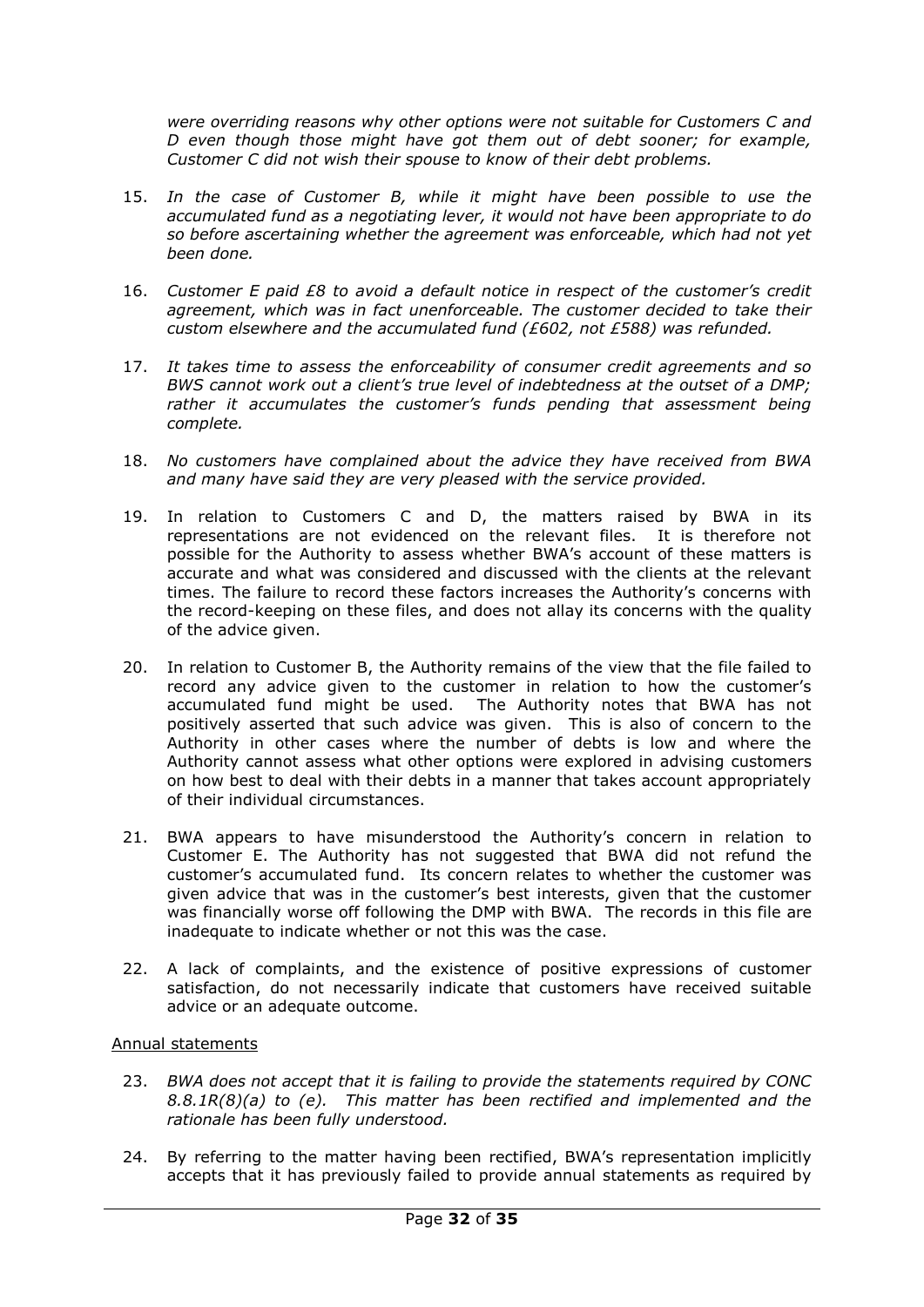the rule set out above. It has not provided copies of statements provided since the rectification it has stated to have taken place, nor any other evidence of its subsequent implementation of these requirements.

### BWA now has a documented QA process

- 25. *BWA implemented a documented QA process following a telephone conversation*  with the Authority in March 2017. It is unfortunate that this was omitted, but it *has been rectified. The solution is the Client File Review Form provided by BWA to the Authority. If the Application is granted, BWA intends to implement call recordings which would further assist with QA.*
- 26. The Authority notes the admission that BWA did not previously have a documented QA process. The Client File Review Form provided is the document referred to at paragraph 43 of this Notice, and the Authority considers it inadequate for the reasons set out in that paragraph. The Authority's further concerns with BWA's QA processes are set out at paragraphs 42 to 47 of this Notice and the Authority notes that BWA has not provided any evidence to address these concerns.

### Handling of client money

- 27. *BWA's accounts system was sold as SRA Accounts Rules compliant but it is not.*  Independent accountants are working on a reconciliation. There is still a little further work to be done on this but monthly reconciliations will be in place going *forward. The reconciliation will be forwarded as soon as it is completed.*
- 28. *At the meeting held with the Authority on 8 January 2018, at which BWA made oral representations in respect of this matter, BWA indicated that it had received a letter indicating that the accounts had been reconciled as at June 2017, and that it would forward a copy of this to the Authority.*
- 29. The Authority notes that compliance with SRA rules is not directly relevant to whether BWA complies with the Authority's rules on reconciliation of client money, as set out in CASS 11. In any event, it notes that BWA's representation admitted that such (or, it appears, any) reconciliations had not, to date, been performed. A copy of the letter referred to in the previous paragraph has not been provided to the Authority, and a reconciliation as at June 2017 would, in any event, not demonstrate ongoing compliance with the Authority's rules in CASS 11.

## Review and termination policy

- 30. *BWA has a termination policy, which is that if a client stops making payments for three months and does not engage, then it will close the client's plan down. BWA*  takes the view that continued payment is contact and a sure indication that that *the client is content with things the way they are. The fact that BWA might consider that the advice originally given may need updating is no reason to eject the client from the service because it might turn out that the advice is correct.*
- 31. BWA's termination policy is inadequate to comply with its obligations under CONC 8, for the reasons set out in paragraphs 54 to 57 of this Notice.

### BWA does not have a website

32. *BWA does not have a website. The web page referred to by the Authority in fact belongs to Allansons LLP, the owner of BWA. The contents, insofar as they*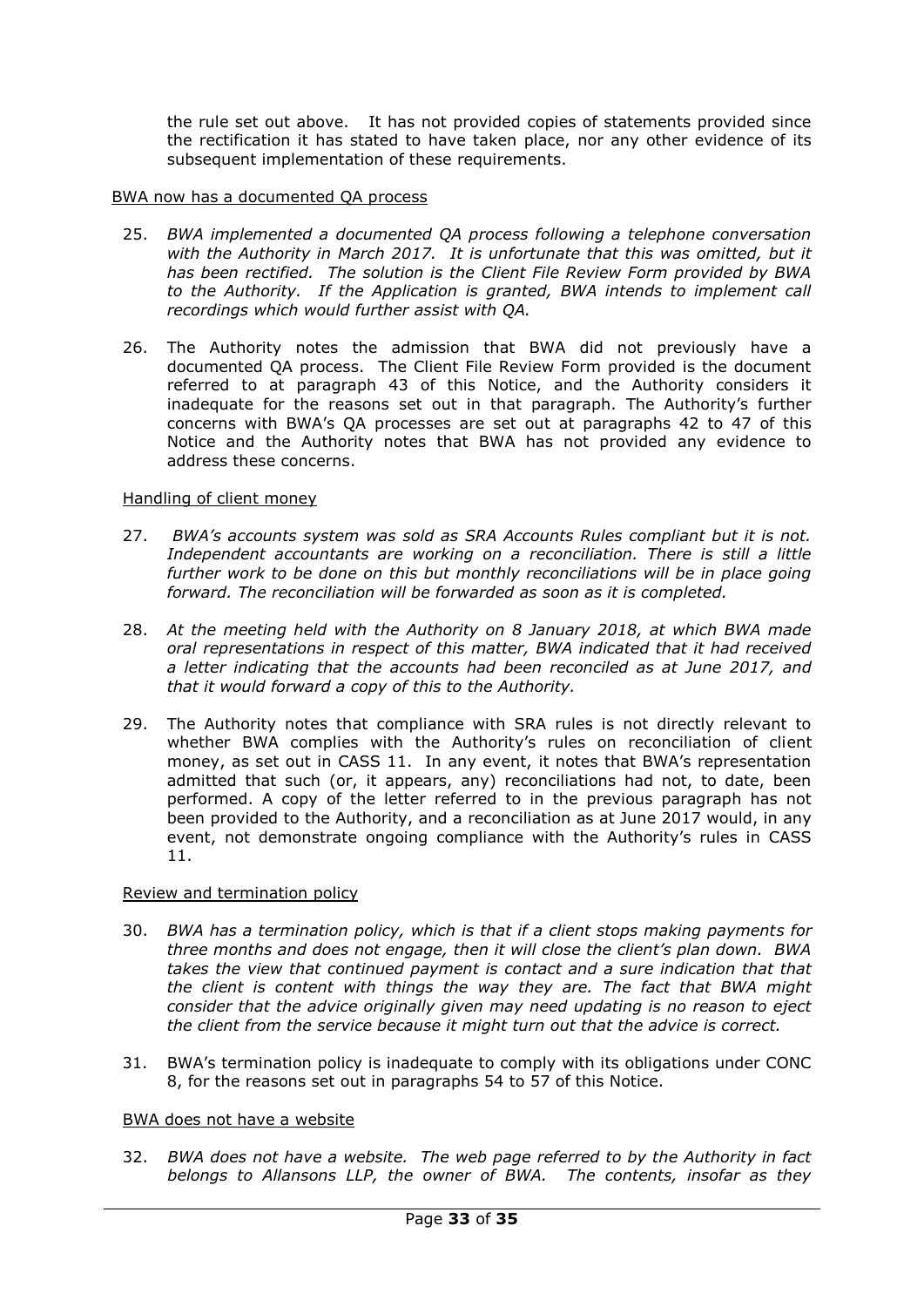*related to debt management, were not inaccurate (or were not intended to be) but the references to debt management have now been removed. If and when BWA has a website it will be fully compliant.*

33. The Authority considers the webpage referred to in paragraphs 61(b) and 63 of this Notice to belong to BWA, for the reasons set out in paragraph 63. The web page remains unaltered (save in the minor respect set out in paragraph 61(b)), contrary to BWA's representation. It is of concern to the Authority that BWA's senior management allowed a website to operate describing the services offered by BWA, which did not comply with the Authority's requirements, and has consistently failed to address the issues identified, despite representing that it had done so. In the absence of any details, the Authority places little weight on BWA's assurance as to future compliance.

### Adequacy of senior management

- 34. *BWA's senior management has been on a steep learning curve. The management intends to move BWA into the same offices as Allansons LLP to make it easier for senior management to supervise its operations directly.*
- 35. *BWA plans to engage the services of a compliance consultancy to provide compliance monitoring and assist senior management. However, it may not be in a position, financially, to do so unless assured that it has a future as a regulated firm.*
- 36. Given the nature of its concerns with the adequacy of senior management, the Authority does not consider that increased direct supervision of BWA's operations by senior management personally will alleviate these concerns. In particular, the Authority is not satisfied that senior management has acquired sufficient grasp of the applicable regulatory requirements during the period of BWA's interim authorisation by the Authority and during the course of the Application process to provide it with comfort in this regard.
- 37. BWA has not provided a draft engagement letter nor any other details of the scope of its intended retainer of the compliance consultancy. It has not provided any indication of the timescale in which it intends to engage the consultancy, and therefore there is no indication of how much longer BWA intends to continue to operate while not compliant with the Authority's requirements. Further, given the Authority's concerns about BWA's senior management, it is not clear that BWA will be able adequately to identify the areas on which it requires assistance from the consultancy, so as to inform the scope of its retainer. Accordingly, this does not allay the Authority's concerns about BWA's compliance in the future.
- 38. BWA's decision to defer seeking professional compliance advice unless and until it has been authorised by the Authority gives rise to concern about the extent to which BWA's senior management prioritises the avoidance of consumer detriment.

### BWA's fee cap is of great benefit to customers

- 39. *The 33% cap on BWA's charges provides customers with certainty and an incentive to BWA to deal with their debts expeditiously, since beyond a certain point its services for long-term DMPs will be provided, effectively, free of extra charge. This is something which sets it apart from its competitors.*
- 40. The Authority makes no comment on the fee offerings of BWA's competitors. Any benefit to customers in long-term DMPs of a cap on fees does not obviate the